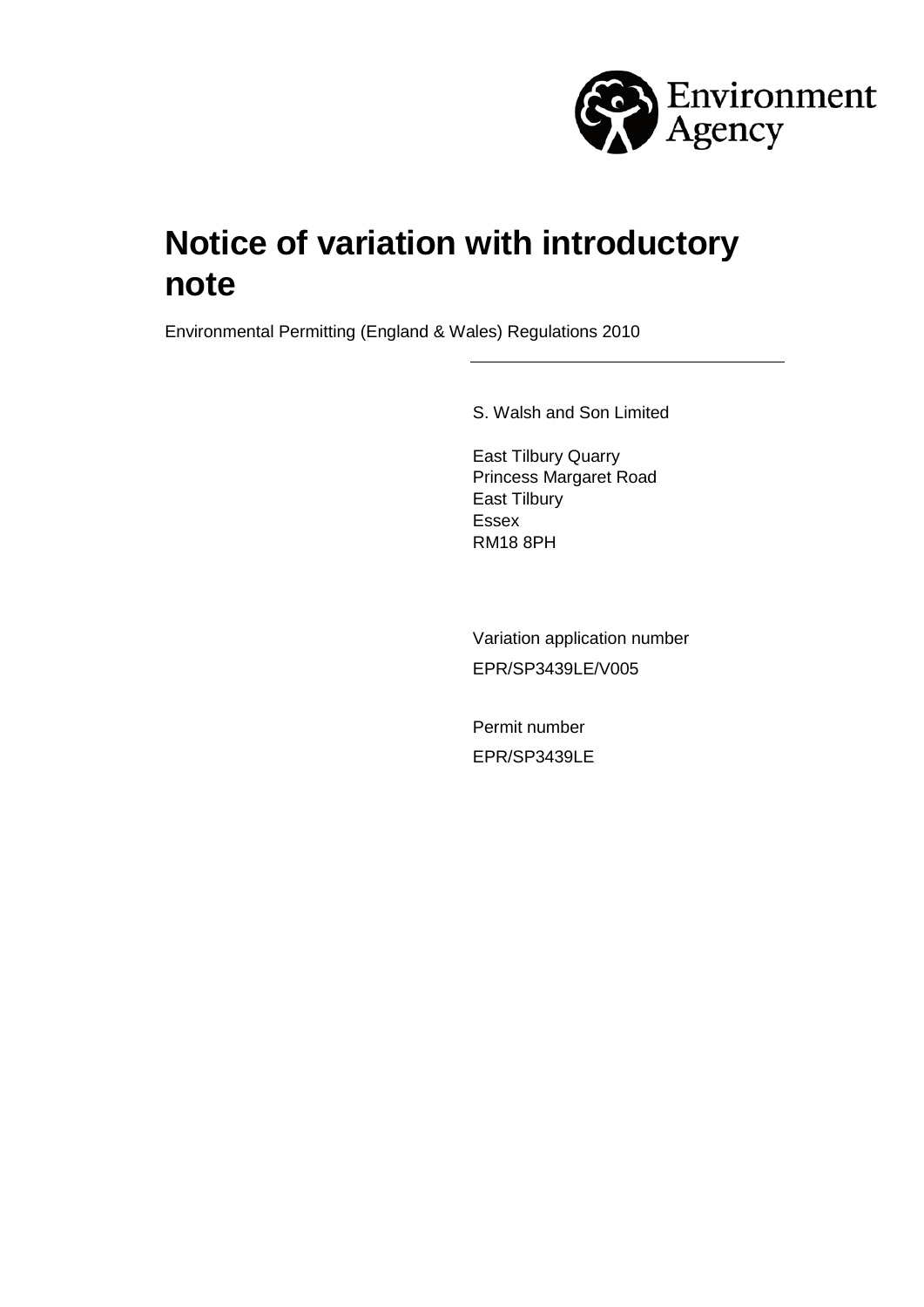# **East Tilbury Quarry Permit number EPR/SP3439LE**

## **Introductory note**

## **This introductory note does not form a part of the notice**

The following notice gives notice of the variation of an environmental permit.

This variation is to extend the landfill by adding a further cell in phase 3 to the east of the site. There is no increase in the tonnage to be landfilled but there will be a decrease in the annual tonnage at the transfer station from 760,000 tonnes per year to 699,999 tonnes per year. Also a waste code is to be added for mixed contruction and demolition waste (17 09 04) and this permit is to be updated to the modern template.

The schedules specify the changes made to the original permit.

The status log of a permit sets out the permitting history, including any changes to the permit reference number.

| <b>Status log of the permit</b> |               |                                                    |  |
|---------------------------------|---------------|----------------------------------------------------|--|
| <b>Description</b>              | <b>Date</b>   | <b>Comments</b>                                    |  |
| determined<br>Permit            | 14/05/04      | Original<br>permit<br>issued<br><b>Brett</b><br>to |  |
| EA/PPC/71266                    |               | Aggregates Limited for an inert Landfill<br>Site   |  |
| determined<br>Transfer          | 12/03/08      | Full transfer from Brett Aggregates                |  |
| EPR/SP3439LE                    |               | Limited to S Walsh and Sons Limited                |  |
| received<br>Application         | Duly made     | Variation to include an inert waste                |  |
| EPR/SP3439LE/V002               | 09/02/09      | transfer station facility                          |  |
| (variation and consolidation)   |               |                                                    |  |
| determined<br>Variation         | 30/06/09      | Variation permit issued                            |  |
| EPR/SP3439LE                    |               |                                                    |  |
| Application                     | Date received | Variation to add a waste code and                  |  |
| EPR/SP3439LE/V003               | 16/12/10      | amend site plan                                    |  |
| (admin variation)               |               |                                                    |  |
| determined<br>Variation         | 28/02/11      | Admin variation issued                             |  |
| EPR/SP3439LE                    |               |                                                    |  |
| Application                     | Date received | Application to add three waste codes               |  |
| EPR/SP3439LE/V004               | 24/02/12      | to permit                                          |  |
| (admin variation)               |               |                                                    |  |
| determined<br>Variation         | 29/03/12      | Admin variation issued                             |  |
| EPR/SP3439LE                    |               |                                                    |  |
| Application<br>received         | Duly<br>made  | variation<br>Normal<br>increase<br>site            |  |
| EPR/SP3439LE/V005               | 30/10/13      | boundary (new cell) and add waste                  |  |
|                                 |               | type and reduce annual tonnage.                    |  |
| Application determined          | 18/12/13      | Issued to S Walsh and Son Limited.                 |  |

End of introductory note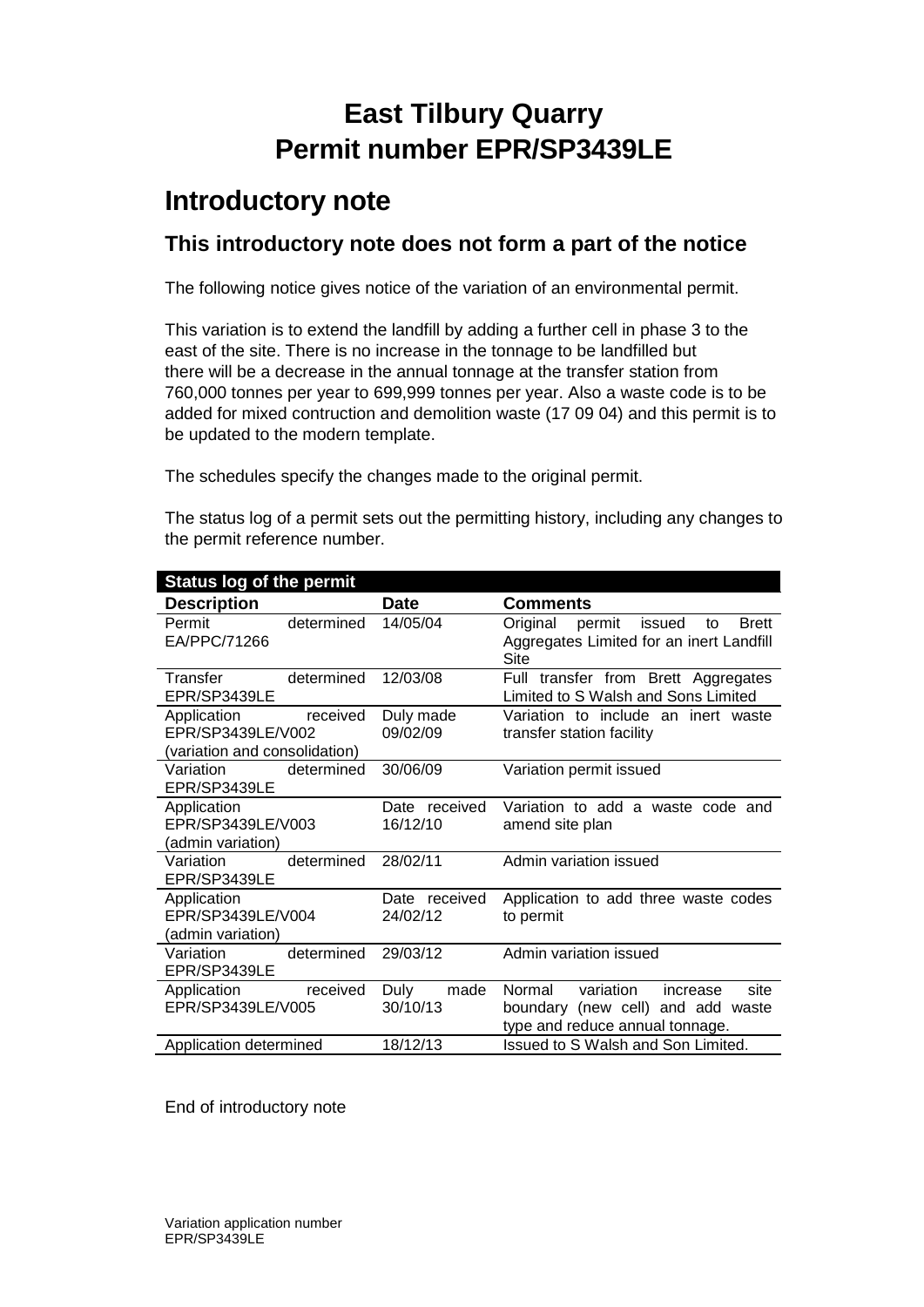## **Notice of variation**

Environmental Permitting (England and Wales) Regulations 2010

The Environment Agency in exercise of its powers under regulation 20 of the Environmental Permitting (England and Wales) Regulations 2010 varies

#### **Permit number EPR/SP3439LE**

**issued to: S. Walsh and Son Limited** ("the operator")

whose registered office is

**East Horndon Hall Business Park Tilbury Road Brentwood Essex CM13 3LR**

company registration number 01053148

to operate a regulated facility at

**East Tilbury Quarry Princess Margaret Road East Tilbury Essex RM18 8PH**

to the extent set out in the schedules.

The notice shall take effect from 18/12/2013

| Name               | Date       |  |
|--------------------|------------|--|
| <b>Philip Lamb</b> | 18/12/2013 |  |

Authorised on behalf of the Environment Agency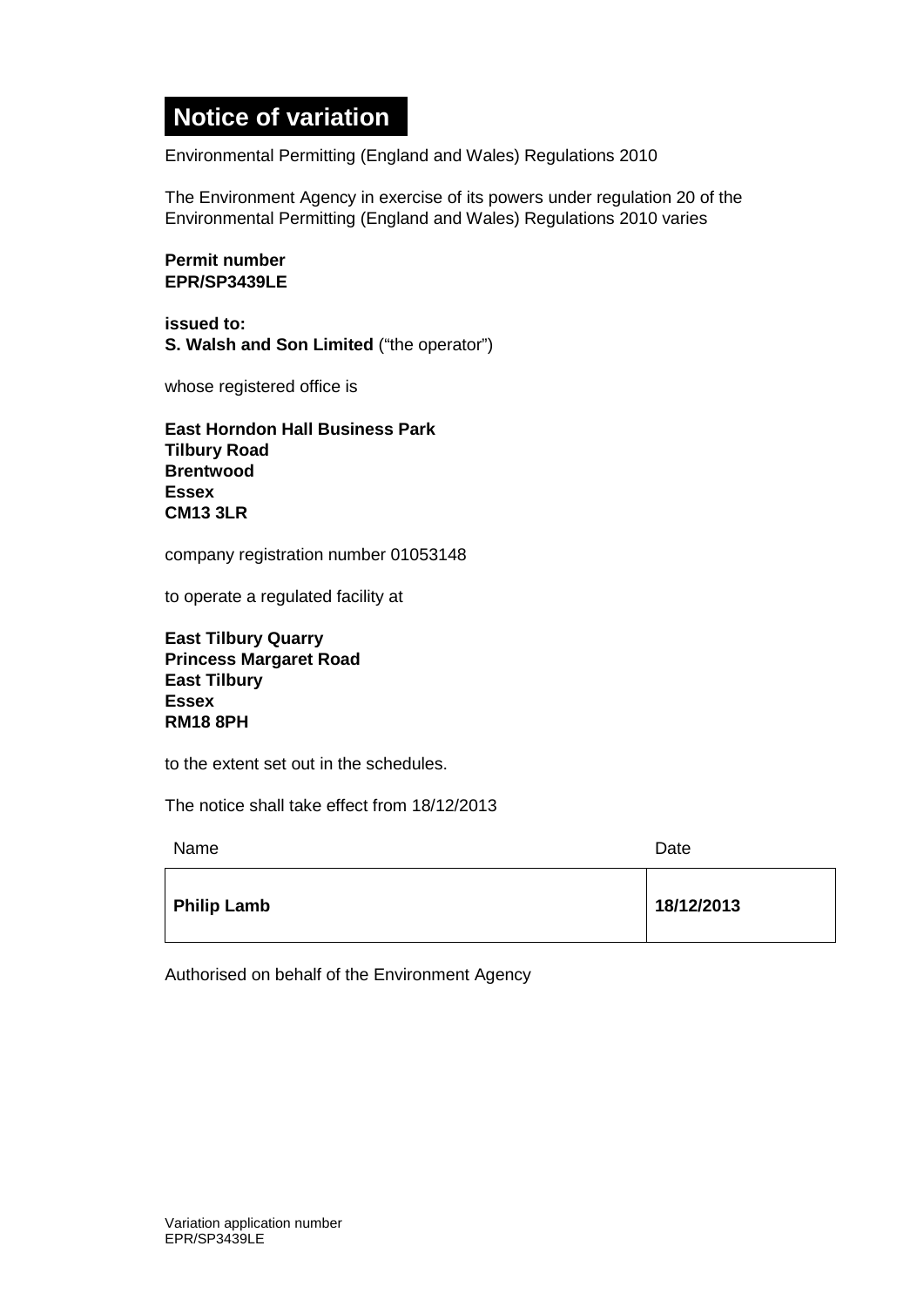#### **Schedule 1 – conditions to be deleted**

The following conditions are deleted as a result of the application made by the operator All conditions are deleted

#### **Schedule 2 – conditions to be amended**  None

#### **Schedule 3 – conditions to be added**

The following conditions as a result of the application made by the operator New permit conditions attached.

**Schedule 4 – plan**  Plan attached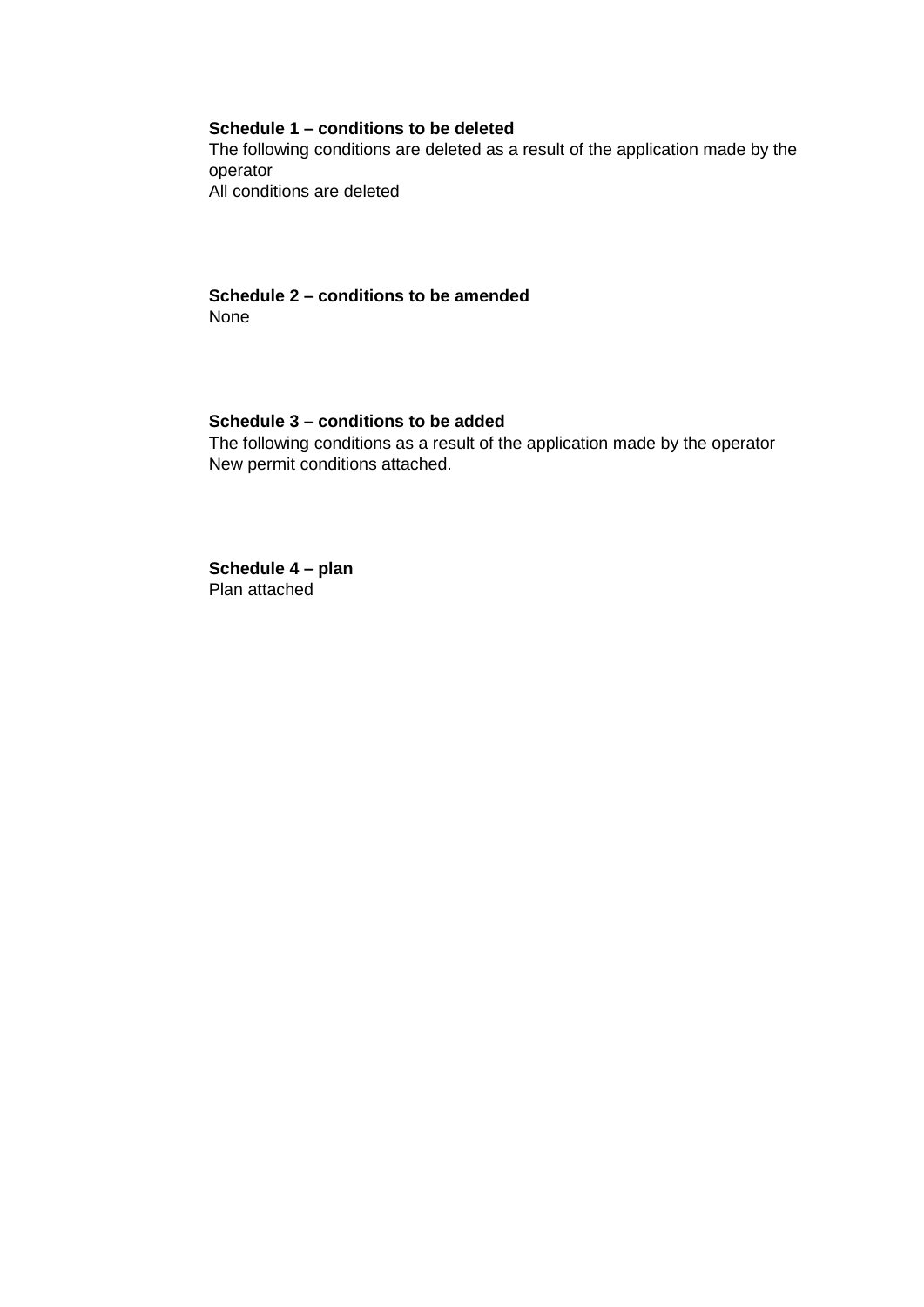## **Management**

### **1.1 General management**

- 1.1.1 The operator shall manage and operate the activities:
	- (a) in accordance with a written management system that identifies and minimises risks of pollution, including those arising from operations, maintenance, accidents, incidents, non-conformances,closure and those drawn to the attention of the operator as a result of complaints; and
	- (b) using sufficient competent persons and resources.
- 1.1.2 Records demonstrating compliance with condition 1.1.1 shall be maintained.
- 1.1.3 Any person having duties that are or may be affected by the matters set out in this permit shall have convenient access to a copy of it kept at or near the place where those duties are carried out.
- 1.1.4 The operator shall comply with the requirements of an approved competence scheme.

## **1.2 Finance**

- 1.2.1 The financial provision for meeting the obligations under this permit shall be maintained by the operator throughout the subsistence of this permit and the operator shall produce evidence of such provision whenever required by the Environment Agency.
- 1.2.2 The operator shall ensure that the charges it makes for the disposal of waste in the landfill cover all of the following:
	- (a) the costs of setting up and operating the landfill;
	- (b) the costs of the financial provision required by condition 1.2.1; and
	- (c) the estimated costs for the closure and aftercare of the landfill.

## **2 Operations**

## **2.1 Permitted activities**

2.1.1 The operator is only authorised to carry out the activities specified in schedule 1 table S1.1 (the "activities").

#### **2.2 The site**

2.2.1 The activities shall not extend beyond the site, being the land shown edged in green on the site plan at schedule 7 to this permit.

## **2.3 Operating techniques**

2.3.1 (a) *For the following activities referenced in schedule 1, table S1.1 (A1 to A2)* The activities shall, subject to the conditions of this permit, be operated using the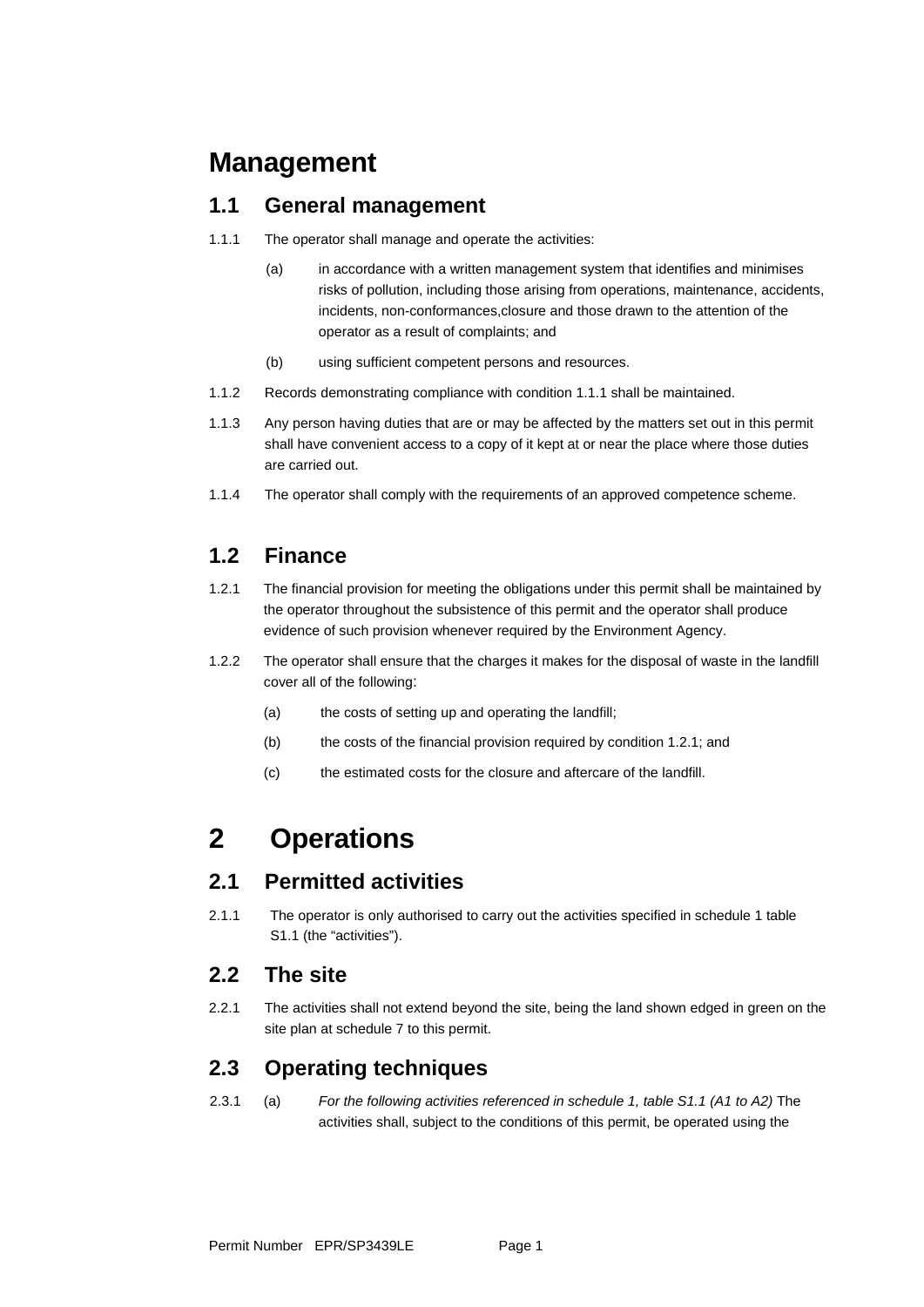techniques and in the manner described in the documentation specified in schedule 1, table S1.2, unless otherwise agreed in writing by the Environment Agency.

- (b) If notified by the Environment Agency that the activities are giving rise to pollution, the operator shall submit to the Environment Agency for approval within the period specified, a revision of any plan or other documentation ("plan") specified in schedule 1, table S1.2 or otherwise required under this permit which identifies and minimises the risks of pollution relevant to that plan , and shall implement the approved revised plan in place of the original from the date of approval, unless otherwise agreed in writing by the Environment Agency.
- 2.3.2 Waste shall only be accepted if:
	- (a) it is of a type and quantity listed in schedule 2 table S2.1 and
	- (b) it conforms to the description in the documentation supplied by the producer and holder.

### **2.4 Landfill Engineering**

- 2.4.1 (a) *For the following activities referenced in schedule 1, table S1.1 (A1)* No construction of any new cell shall commence until the operator has submitted construction proposals and the Environment Agency has confirmed that it is satisfied with the construction proposals.
- 2.4.2 *For the following activities referenced in schedule 1, table S1.1 (A1)* The construction of a new cell shall take place only in accordance with the approved construction proposals unless:
	- (a) any change to the approved construction proposals would have no impact on the performance of any element of the design; or
	- (b) a change has otherwise been agreed in writing by the Environment Agency.
- 2.4.3 *For the following activities referenced in schedule 1, table S1.1 (A1)* The operator shall submit a CQA Validation Report to the Environment Agency as soon as practicable following the construction of the new cell.
- 2.4.4 No construction of landfill infrastructure shall commence until the operator has submitted relevant construction proposals or a written request to use previous construction proposals and the Environment Agency has confirmed that it is satisfied with the construction proposals.
- 2.4.5 The construction of the landfill infrastructure shall take place only in accordance with the approved construction proposals unless:
	- (a) any change to the approved construction proposals would have no impact on the performance of any element of the design; or
	- (b) a change has otherwise been agreed in writing by the Environment Agency.
- 2.4.6 The operator shall submit a CQA Validation Report as soon as practicable following the construction of the landfill infrastructure.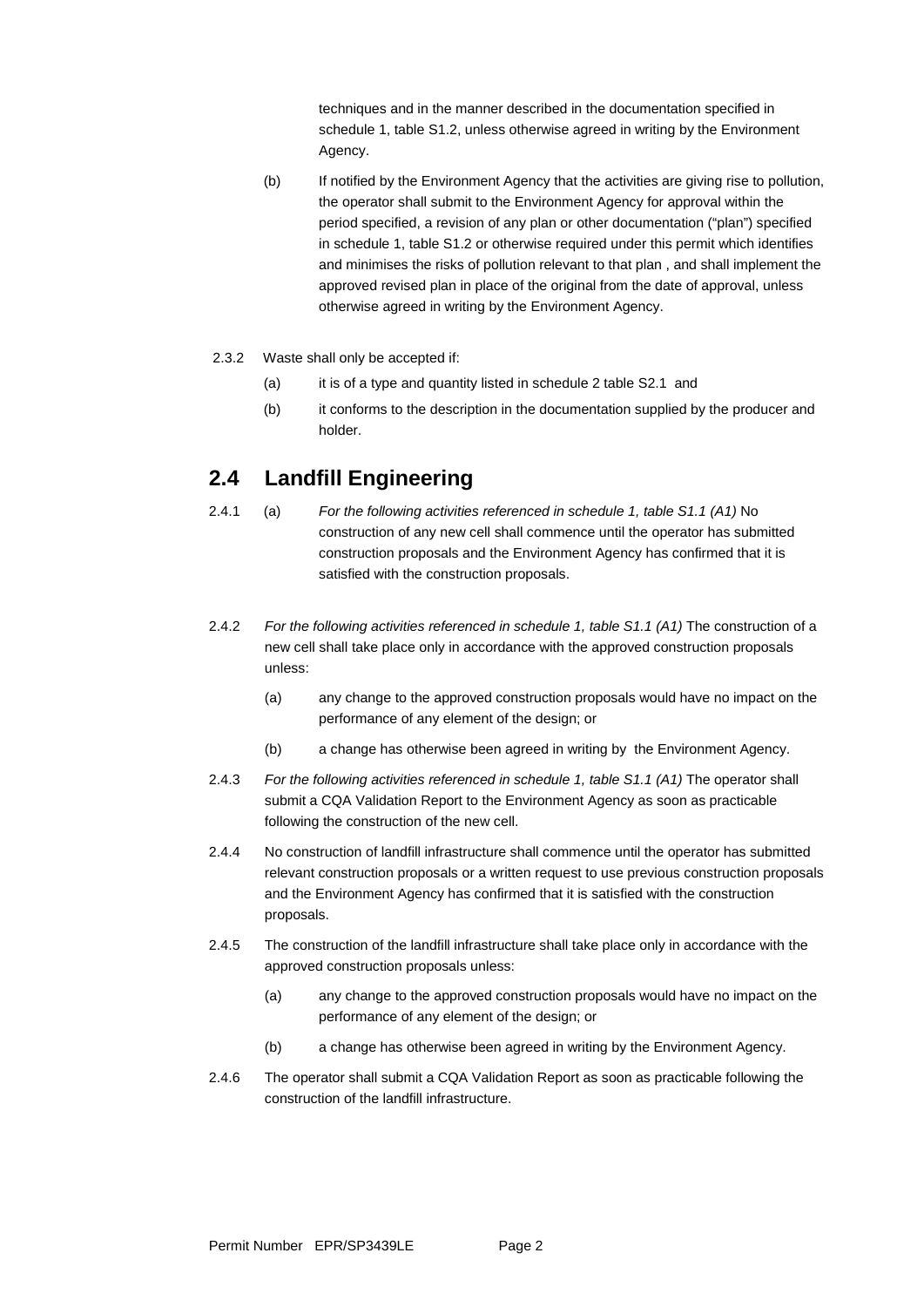- 2.4.7 Where pollution controls are immediately necessary to prevent an incident or accident, then conditions 2.4.4 and 2.4.5 do not apply and the relevant landfill infrastructure may be constructed, provided that the construction proposals are submitted to the Environment Agency as soon as practicable.
- 2.4.8 For the purposes of conditions 2.4.1, 2.4.3 and 2.4.4, the Environment Agency shall be deemed to be satisfied where it has not, within the period of four weeks from the date of receipt of the relevant construction proposals or CQA Validation Report, either:
	- (a) confirmed whether or not it is satisfied; or
	- (b) informed the operator that it requires further information.
- 2.4.9 Where the Environment Agency has required further information under condition 2.4.8(a), the Environment Agency shall be deemed to be satisfied where it has not, within the period of four weeks from the date of receipt of the further information, either:
	- (a) confirmed whether or not it is satisfied; or
	- (b) informed the operator that it requires further information.

### **2.5 Waste acceptance**

- 2.5.1 *For the following activities referenced in schedule 1, table S1.1 (A1)* Wastes shall only be accepted for disposal if:
	- (a) they are listed in schedule 2, and
	- (b) they are inert waste, and
	- (c) they are not liquid waste (including waste waters but excluding sludge), and
	- (d) all the relevant waste acceptance procedures have been completed, and
	- (e) they fulfil the relevant waste acceptance criteria, and
	- (f) they have not been diluted or mixed solely to meet the relevant waste acceptance criteria, and
	- (g) they are wastes which have been treated, except for wastes for which treatment is not technically feasible.
- 2.5.2 *For the following activities referenced in schedule 1, table S1.1 (A1 to A2)* The operator shall visually inspect:
	- (a) without unloading it, waste that is not in an enclosed container or enclosed vehicle on arrival at the landfill; and
	- (b) waste at the point of deposit;
	- (c) waste at the point of dispatch

and shall satisfy itself that it conforms to the basic characterisation documentation submitted by the holder.

2.5.3 *For the following activities referenced in schedule 1, table S1.1 (A1 to A2)* Where the operator has taken samples to establish that the waste is in conformity with the documentation submitted by the holder then the samples taken shall be retained for at least one month and results of any analysis for at least two years.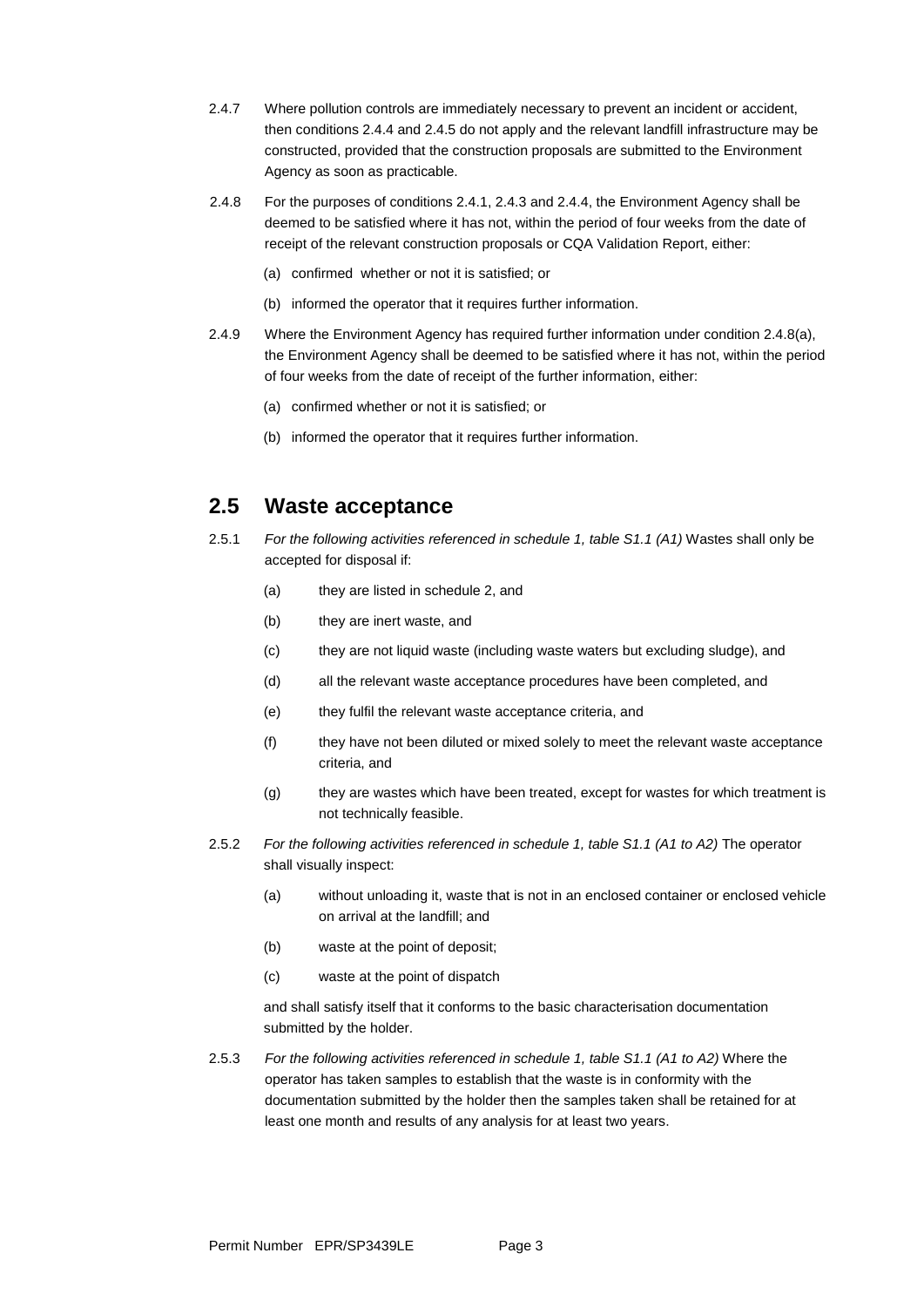- 2.5.4 *For the following activities referenced in schedule 1, table S1.1 (A1 to A2)* The operator on accepting each delivery of waste shall provide a receipt to the person delivering it.
- 2.5.5 The total quantity of waste that shall be deposited in the landfill shall be limited by the presettlement levels shown on drawing Cross Sections P4068/01/D04 dated 31<sup>st</sup> March 2013.
- 2.5.6 The quantity of waste that is deposited in the landfill in any year shall not exceed the limits in schedule 1 table S1.3.
- 2.5.7 *For the following activities referenced in schedule 1, table S1.1 (A1 to A2)* The operator shall maintain and implement a system which ensures that a record is made of the quantity, characteristics, date of delivery and, where practicable, origin of any waste that is received for disposal or recovery and of the identity of the producer, or in the case of multiple collection vehicles, of the collector of such waste. Any information regarded by the operator as commercially confidential shall be clearly identified in the record.

#### **2.6 Pre-operational conditions**

2.6.1 The activities shall not be brought into operation until the measures specified in schedule 1 table S1.4A have been completed.

### **2.7 Closure and aftercare**

2.7.1 *For the following activities referenced in schedule 1, table S1.1 (A1)* The operator shall maintain a closure and aftercare management plan.

## **3 Emissions and monitoring**

#### **3.1 Emissions to water, air or land**

- 3.1.1 There shall be no point source emissions to water, air or land.
- 3.1.2 The limits for groundwater quality specified in schedule 3, table S3.1 shall not be exceeded.
- 3.1.3 The limits for landfill gas arising from the facility set out in schedule 3, table S3.3 shall not be exceeded.
- 3.1.4 The limits for surface water specified in schedule 3, table S3.5 shall not be exceeded.
- 3.1.5 The operator shall submit to the Environment Agency a review of the Hydrogeological Risk Assessment:
	- (a) between nine and six months prior to the sixth anniversary of the granting of the permit, and
	- (b) between nine and six months prior to every subsequent six years after the sixth anniversary of the granting of the permit.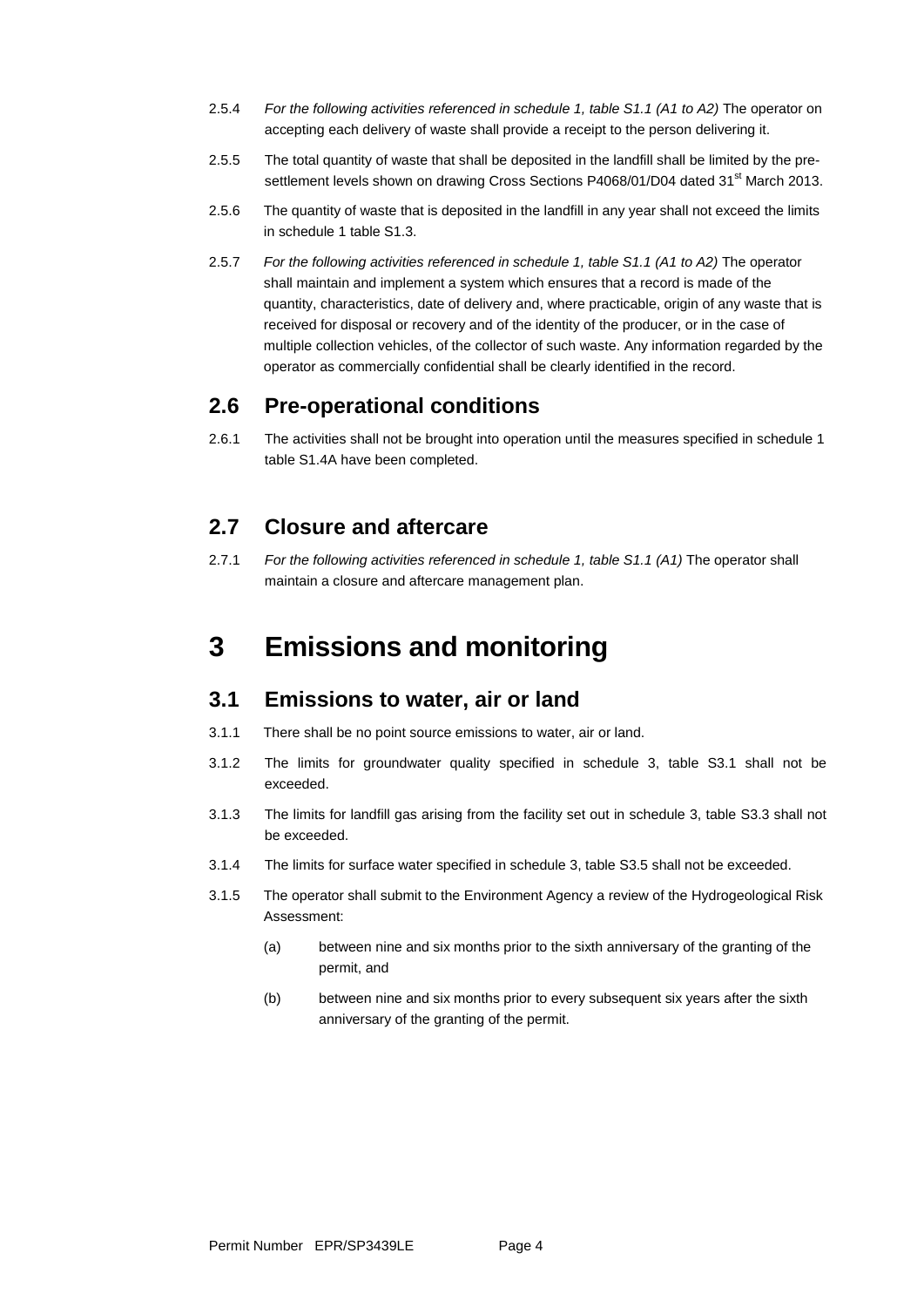## **3.2 Emissions of substances not controlled by emission limits**

- 3.2.1 Emissions of substances not controlled by emission limits (excluding odour) shall not cause pollution. The operator shall not be taken to have breached this condition if appropriate measures, including, but not limited to, those specified in any approved emissions management plan, have been taken to prevent or where that is not practicable, to minimise, those emissions.
- 3.2.2 The operator shall:
	- (a) if notified by the Environment Agencythat the activities are giving rise to pollution, submit to the Environment Agency for approval within the period specified, an emissions management plan which identifies and minimises the risks of pollution from emissions of substances not controlled by emission limits;
	- (b) implement the approved emissions management plan, from the date of approval, unless otherwise agreed in writing by the Environment Agency.
- 3.2.3 All liquids in containers, whose emission to water or land could cause pollution, shall be provided with secondary containment, unless the operator has used other appropriate measures to prevent or where that is not practicable, to minimise, leakage and spillage from the primary container.

## **3.3 Noise and vibration**

- 3.3.1 Emissions from the activities shall be free from noise and vibration at levels likely to cause pollution outside the site, as perceived by an authorised officer of the Environment Agency, unless the operator has used appropriate measures, including, but not limited to, those specified in any approved noise and vibration management plan to prevent or where that is not practicable to minimise the noise and vibration.
- 3.3.2 The operator shall:
	- (a) if notified by the Environment Agency that the activities are giving rise to pollution outside the site due to noise and vibration, submit to the Environment Agency for approval within the period specified, a noise and vibration management plan which identifies and minimises the risks of pollution from noise and vibration;
	- (b) implement the approved noise and vibration management plan, from the date of approval, unless otherwise agreed in writing by the Environment Agency.

## **3.4 Monitoring**

- 3.4.1 The operator shall, unless otherwise agreed in writing by the Environment Agency, undertake the monitoring and any other actions for the parameters specified in the following tables in schedule 3 to this permit:
	- (a) Groundwater specified in table S3.1 and S3.2;
	- (b) Landfill gas specified in table S3.3;
	- (c) Surface water specified in table S3.4; and S3.5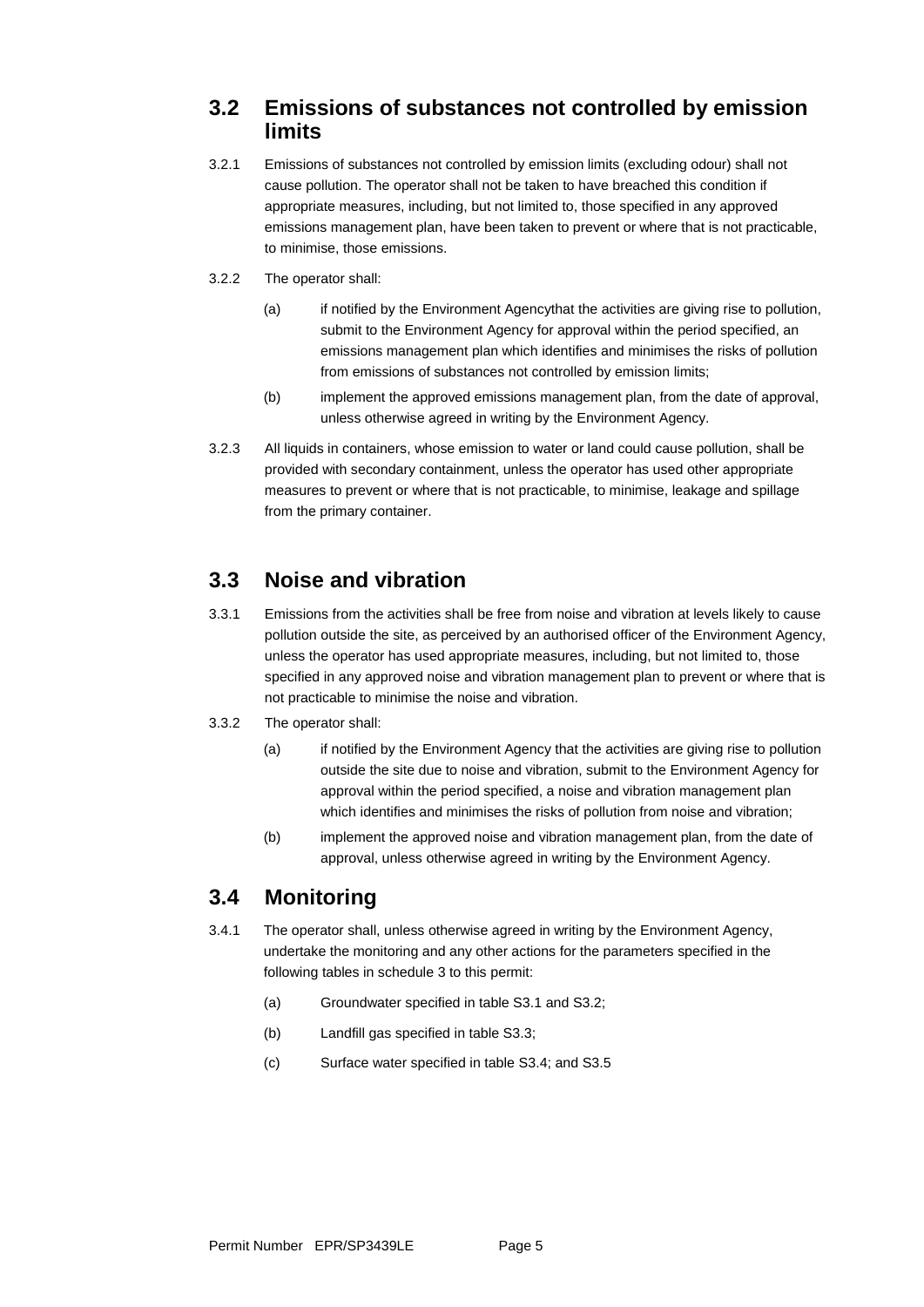- 3.4.2 The operator shall maintain records of all monitoring required by this permit including records of the taking and analysis of samples, instrument measurements (periodic and continual), calibrations, examinations, tests and surveys and any assessment or evaluation made on the basis of such data.
- 3.4.3 *For the following activities referenced in schedule 1, table S1.1 (A1)* A topographical survey of the site referenced to Ordnance Datum shall be carried out:
	- (a) annually, or prior to the disposal of waste in any new cell or new development area of the landfill whichever is the shorter period, and
	- (b) following closure of the landfill or part of the landfill.

The topographical survey shall be used to produce a plan of a scale adequate to show the surveyed features of the site.

## **4 Information**

### **4.1 Records**

4.1.1

- (i) the results of groundwater monitoring;
- (ii) landfill gas monitoring;
- (iii) waste types and quantities;
- (iv) the specification and as built drawings of the basal and sidewall engineering systems
- (a) be retained, unless otherwise agreed in writing by the Environment Agency, for at least 6 years from the date when the records were made, or in the case of the following records until permit surrender:
	- (i) off-site environmental effects; and
	- (ii) matters which affect the condition of the land and groundwater.
- 4.1.2 The operator shall keep on site all records, plans and the management system required to be maintained by this permit, unless otherwise agreed in writing by the Environment Agency.

## **4.2 Reporting**

- 4.2.1 The operator shall send all reports and notifications required by the permit to the Environment Agency using the contact details supplied in writing by the Environment Agency.
- 4.2.2 A report or reports on the performance of the activities over the previous year shall be submitted to the Environment Agency by 31 January (or other date agreed in writing by the Environment Agency) each year. The report(s) shall include as a minimum:
	- (a) a review of the results of the monitoring and assessment carried out in accordance with this permit against the relevant assumptions, parameters and results in the risk assessments submitted in relation to this installation and any agreed amendments thereto;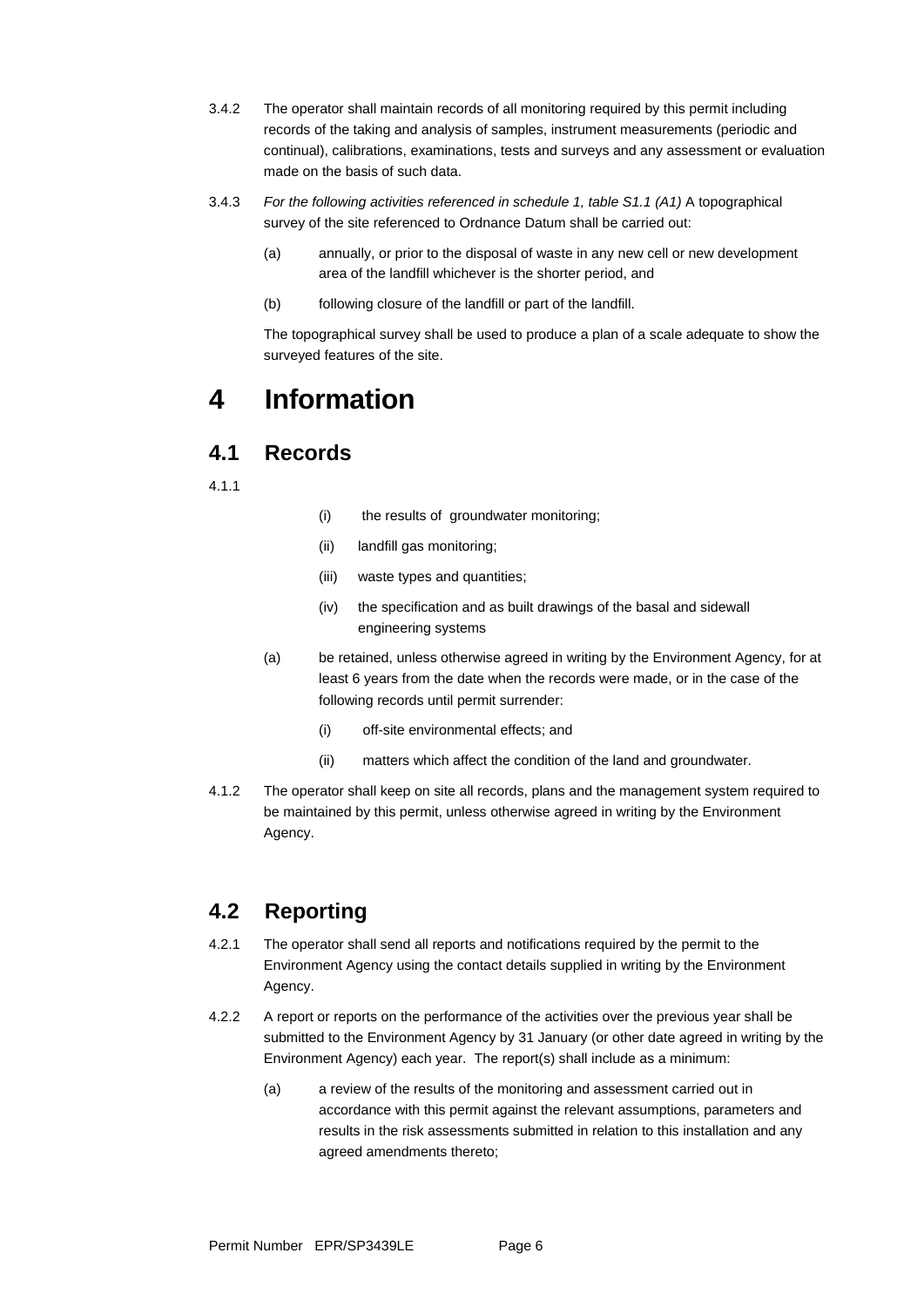- (b) the topographical surveys required by condition 3.4.3 other than those submitted as part of a CQA validation report;
- (c) the volumetric difference (reported in cubic metres) between the most recent topographical survey and the previous annual topographical survey i.e. the additional volume of the landfill void that is occupied by waste;
- (d) an assessment of the settlement behavior of the landfill body based on the difference between the most recent topographical survey and previous annual topographical survey for the areas of the landfill which did not receive waste between the surveys;
- (e) a calculation of the remaining capacity (reported in cubic metres) derived from the pre-settlement contours and the most recent topographical survey;
- 4.2.3 Within 28 days of the end of the reporting period the operator shall, unless otherwise agreed in writing by the Environment Agency, submit reports of the monitoring and assessment carried out in accordance with the conditions of this permit, as follows:
	- (a) in respect of the parameters and emission points specified in schedule 4 table S4.1;
	- (b) for the reporting periods specified in schedule 4 table S4.1 and using the forms specified in schedule 4 table S4.2; and
	- (c) giving the information from such results and assessments as may be required by the forms specified in those tables.
- 4.2.4 Within one month of the end of each quarter, the operator shall submit to the Environment Agency using the form made available for the purpose, the information specified on the form relating to the site and the waste accepted and removed from it during the previous quarter.

## **4.3 Notifications**

4.3.1 The Environment Agency shall be notified without delay following the detection of:

(a) any malfunction, breakdown or failure of equipment or techniques, accident, or emission of a substance not controlled by an emission limit which has caused, is causing or may cause significant pollution;

- (b) the breach of a limit specified in the permit; or
- (c) any significant adverse environmental effects.
- 4.3.2 Any information provided under condition 4.3.1 shall be confirmed by sending the information listed in schedule 5 to this permit within the time period specified in that schedule.
- 4.3.3 Where the Environment Agency has requested in writing that it shall be notified when the operator is to undertake monitoring and/or spot sampling, the operator shall inform the Environment Agency when the relevant monitoring and/or spot sampling is to take place. The operator shall provide this information to the Environment Agency at least 14 days before the date the monitoring is to be undertaken.

4.3.4

In any other case: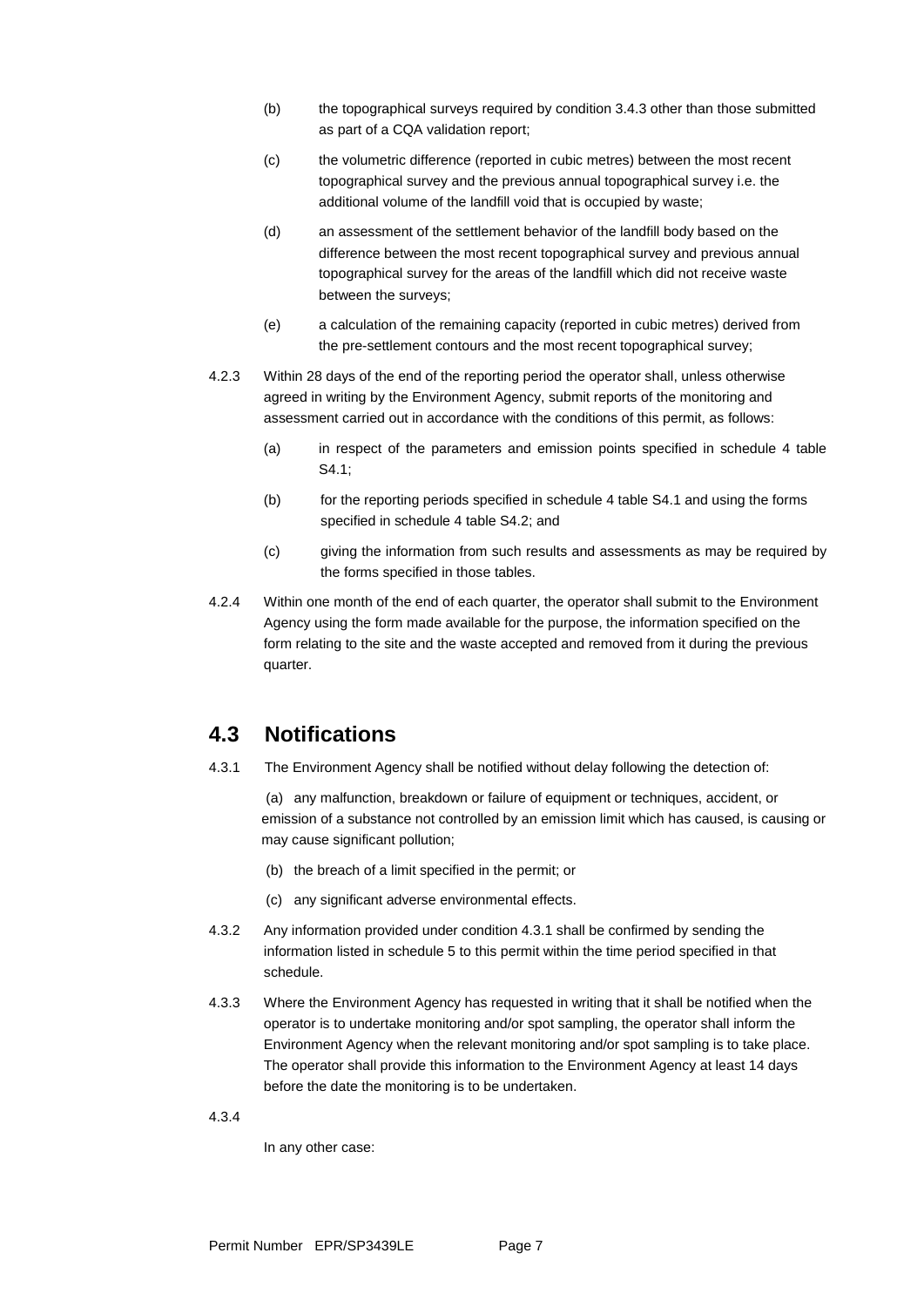- (a) the death of any of the named operators (where the operator consists of more than one named individual);
- (b) any change in the operator's name(s) or address(es); and
- (c) any steps taken with a view to the operator, or any one of them, going into bankruptcy, entering into a composition or arrangement with creditors, or, in the case of them being in a partnership, dissolving the partnership.
- 4.3.5 Where the operator proposes to make a change in the nature or functioning, or an extension of the activities, which may have consequences for the environment and the change is not otherwise the subject of an application for approval under the Regulations or this permit:
	- (a) the Environment Agency shall be notified at least 14 days before making the change; and
	- (b) the notification shall contain a description of the proposed change in operation.

### **4.4 Interpretation**

- 4.4.1 In this permit the expressions listed in schedule 6 shall have the meaning given in that schedule.
- 4.4.2 In this permit references to reports and notifications mean written reports and notifications, except where reference is made to notification being made "without delay", in which case it may be provided by telephone.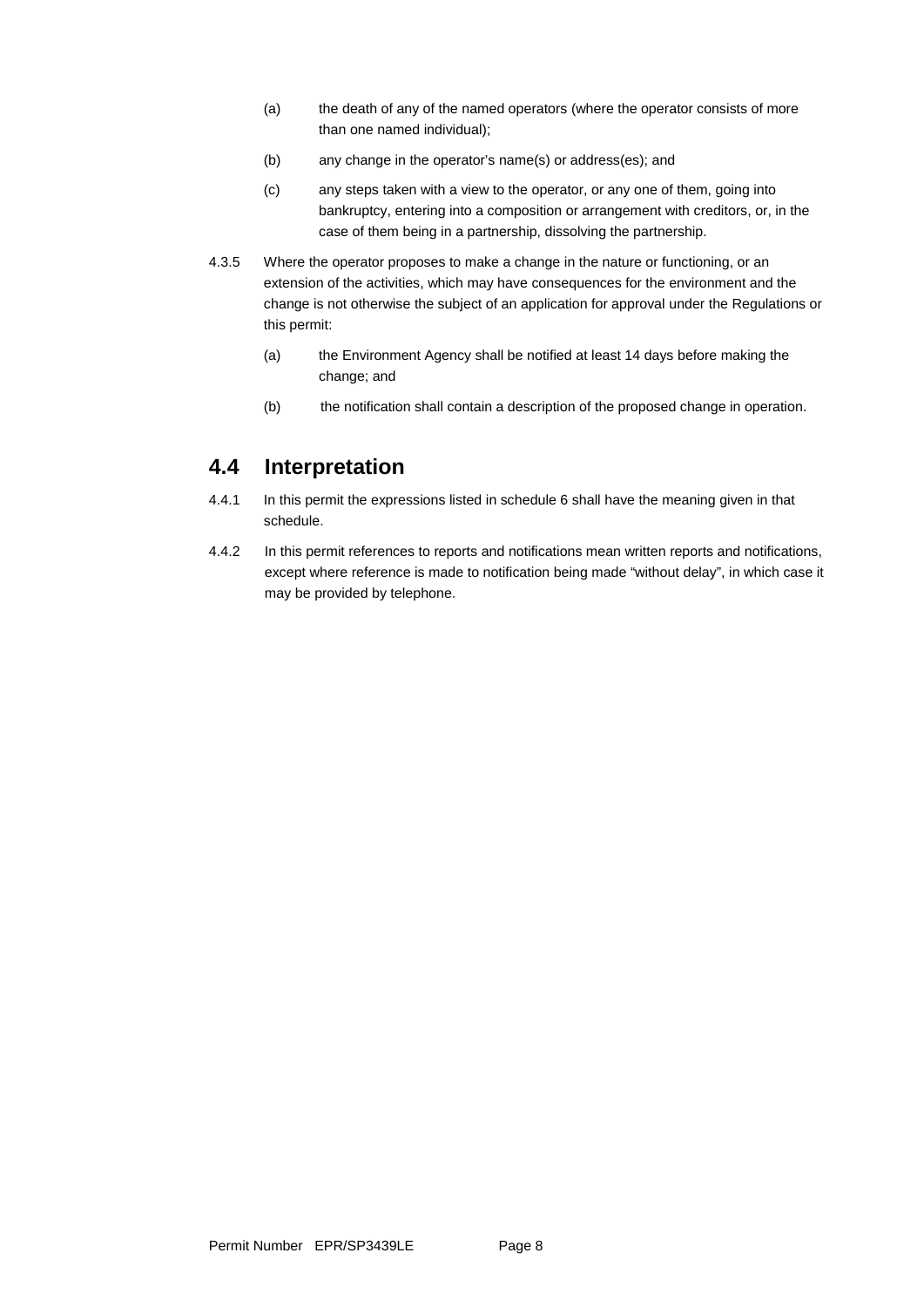# **Schedule 1 - Operations**

| <b>Table S1.1 activities</b> |                                                                                                                                                                                                                               |                                                                                                                                                                                             |  |  |
|------------------------------|-------------------------------------------------------------------------------------------------------------------------------------------------------------------------------------------------------------------------------|---------------------------------------------------------------------------------------------------------------------------------------------------------------------------------------------|--|--|
|                              | Description of specified activity and WFD                                                                                                                                                                                     | <b>Limits of activities</b>                                                                                                                                                                 |  |  |
|                              | <b>Annex I and II operations</b>                                                                                                                                                                                              |                                                                                                                                                                                             |  |  |
| A1                           | D1: Deposit into or on to land                                                                                                                                                                                                | The deposit of inert waste into or onto land.<br>Receipt, handling, storage and disposal of inert<br>wastes, consisting of the types and quantities<br>specified in table S2.1.             |  |  |
| A2                           | <b>D15:</b> Storage pending any of the<br>operations numbered D1 to D14<br>(excluding temporary storage<br>pending collection on the site<br>where it was produced)                                                           | Treatment consisting only of manual sorting,<br>separation, screening or crushing of inert waste<br>into different components for disposal (no more<br>than 50 tonnes per day) or recovery. |  |  |
|                              | R13: Storage of wastes pending<br>any of the operations numbered<br>R1 to R12 (excluding temporary<br>storage, pending collection, on<br>the site where it is produced.                                                       | Waste shall be stored and treated on a hard<br>standing or on an impermeable surface<br>with a sealed drainage system                                                                       |  |  |
|                              | <b>D14:</b> Repackaging prior to sunmission<br>to any of the operations numbered<br>D1 to D13.                                                                                                                                |                                                                                                                                                                                             |  |  |
|                              | <b>D9:</b> Physico-chemical treatment not<br>Specified elsewhere in Annex IIA<br>which results in final compounds or<br>mixtures which are discarded by means<br>of any of the operations numbered D1 to<br>D8 and D10 to D12 |                                                                                                                                                                                             |  |  |
|                              | R3: Recycling/recalamation of organic<br>Substances which are not used as<br><b>Solvents</b>                                                                                                                                  |                                                                                                                                                                                             |  |  |
|                              | <b>R5:</b> Recycling/reclamation of other<br>Inorganic materials                                                                                                                                                              |                                                                                                                                                                                             |  |  |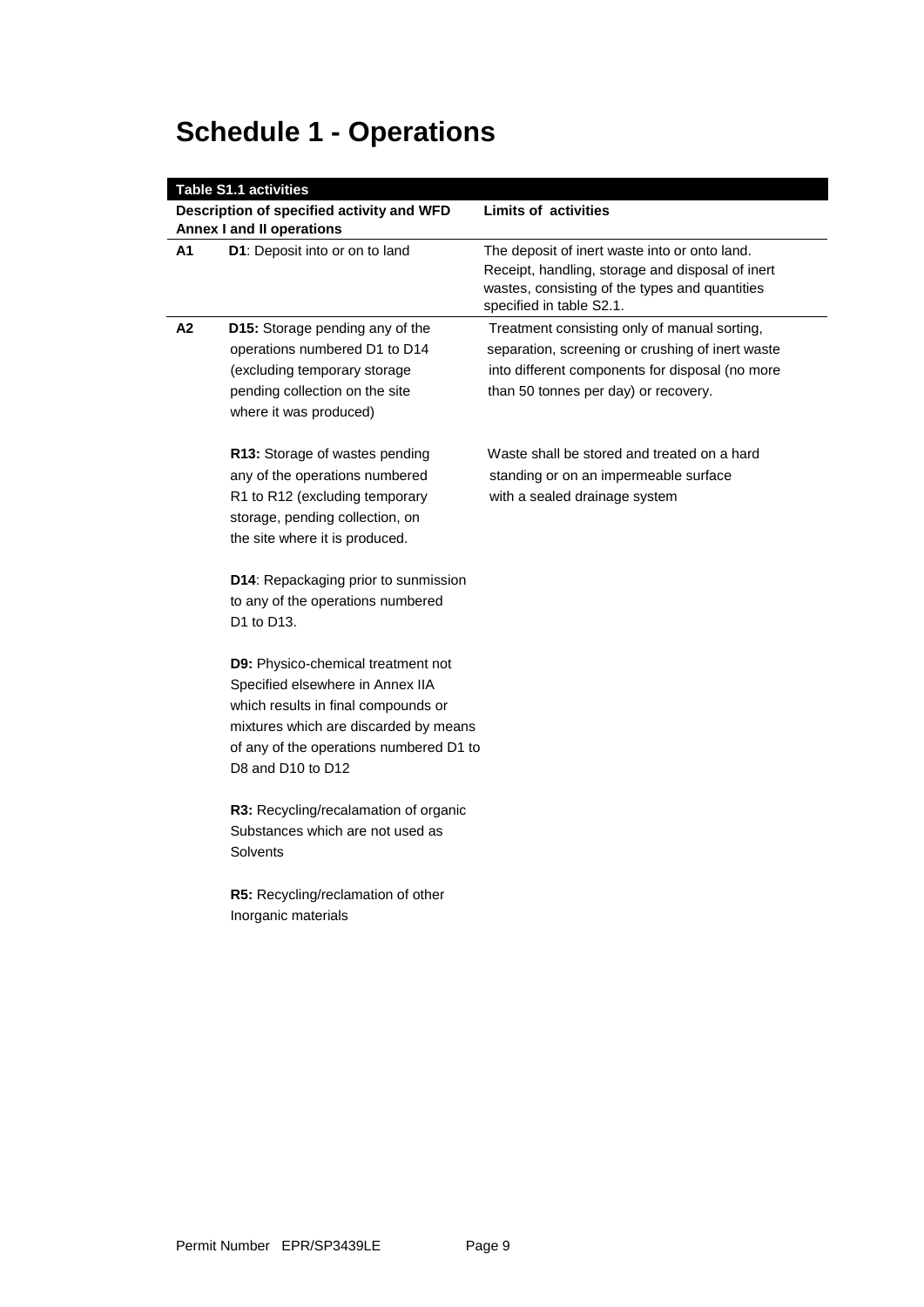| <b>Table S1.2 Operating techniques</b> |                                                                                                                                            |                      |  |
|----------------------------------------|--------------------------------------------------------------------------------------------------------------------------------------------|----------------------|--|
| <b>Description</b>                     | <b>Parts</b>                                                                                                                               | <b>Date Received</b> |  |
| Application                            | Operating Techniques section 3a of the application in<br>response to section 3a – technical standards, Part C4 of<br>the application form. | 12/09/13             |  |

| Table S1.3 Annual waste input limits |                                 |  |
|--------------------------------------|---------------------------------|--|
| Category                             | <b>Limit Tonnes/ Year</b>       |  |
| <b>Inert Waste</b>                   | 699,999 tonnes Transfer Station |  |
|                                      | 300,000 tonnes Inert Landfill   |  |

| <b>Table S1.4A Pre-operational measures</b> |                                                                                                                                                                                                                                                                                                                                                                                                                             |  |  |
|---------------------------------------------|-----------------------------------------------------------------------------------------------------------------------------------------------------------------------------------------------------------------------------------------------------------------------------------------------------------------------------------------------------------------------------------------------------------------------------|--|--|
| Reference                                   | <b>Pre-operational measures</b>                                                                                                                                                                                                                                                                                                                                                                                             |  |  |
|                                             | The operator shall submit a review of all available groundwater quality baseline data in<br>writing for Environment Agency approval, and make recommendations for compliance<br>limits at boreholes BH37, BH38, BH39 and BH40. The review shall include at least a<br>year's worth of background data for boreholes BH37, BH38, BH39 and BH40 in<br>accordance with the parameters and frequencies specified in table S3.2. |  |  |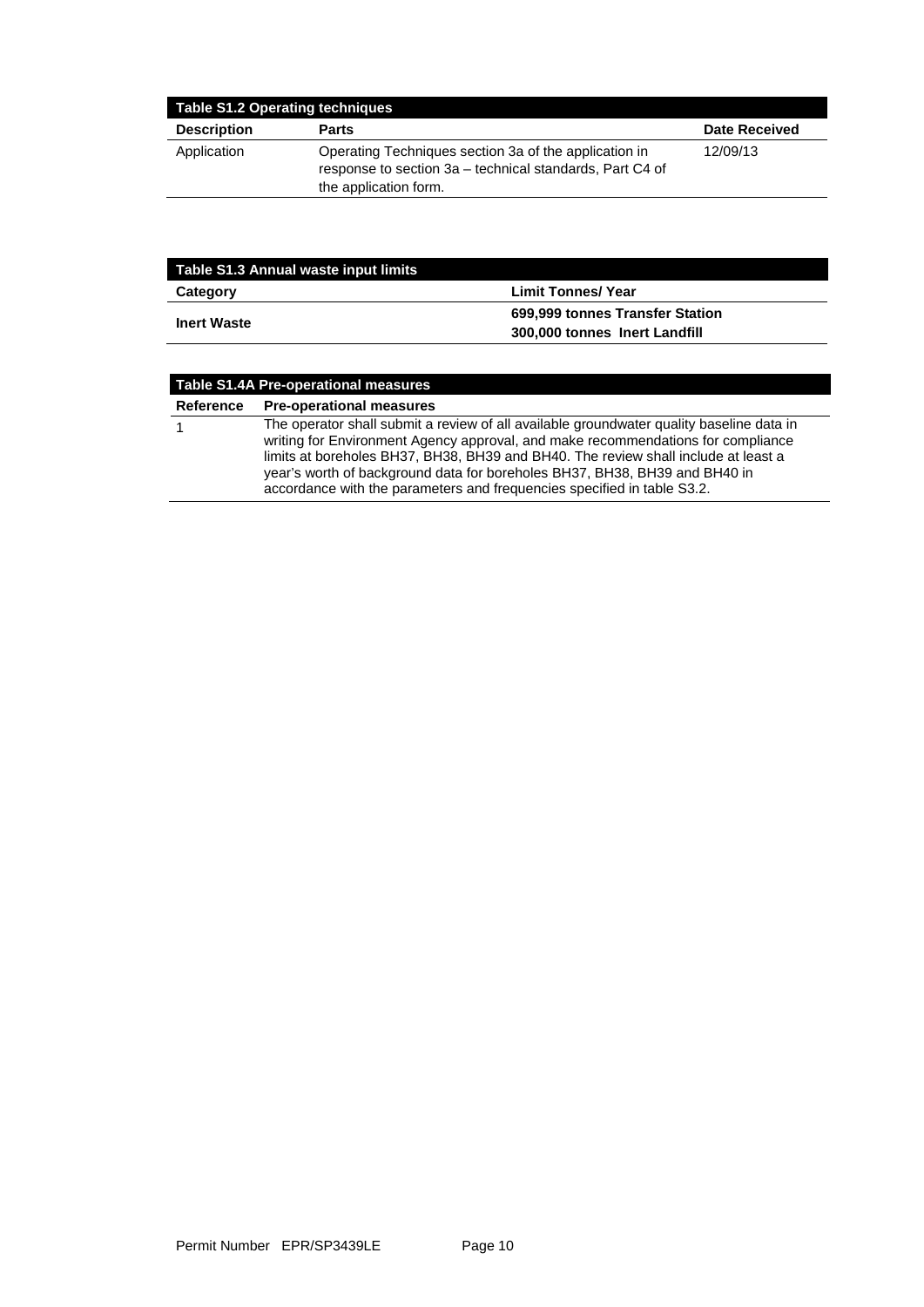# **Schedule 2 - List of permitted wastes**

| Table S2.1 Permitted waste types (Transfer Station) |                                                                                                                                                                                      |  |  |
|-----------------------------------------------------|--------------------------------------------------------------------------------------------------------------------------------------------------------------------------------------|--|--|
|                                                     |                                                                                                                                                                                      |  |  |
| Waste<br>code                                       | <b>Description</b>                                                                                                                                                                   |  |  |
|                                                     |                                                                                                                                                                                      |  |  |
| Maximum                                             | Permitted waste types and quantities<br>The total quantity of waste accepted at the site shall be less than 699,999 tonnes per year.                                                 |  |  |
| quantity                                            |                                                                                                                                                                                      |  |  |
| Waste code Description                              |                                                                                                                                                                                      |  |  |
| 17                                                  | <b>CONSTRUCTION AND DEMOLITION WASTES (INCLUDING EXCAVATED SOIL FROM</b><br><b>CONTAMINATED SITES)</b>                                                                               |  |  |
| 17 01                                               | concrete, bricks, tiles and ceramics                                                                                                                                                 |  |  |
| 17 01 01                                            | Concrete                                                                                                                                                                             |  |  |
| 17 01 02                                            | <b>Bricks</b>                                                                                                                                                                        |  |  |
| 17 01 03                                            | Tiles and ceramics                                                                                                                                                                   |  |  |
| 17 01 07                                            | mixtures of concrete, bricks, tiles and ceramics other than those mentioned in 17 01 06                                                                                              |  |  |
| 1702                                                | Wood, glass and plastics                                                                                                                                                             |  |  |
| 17 02 02                                            | glass                                                                                                                                                                                |  |  |
| 17 03                                               | Bituminous mixtures, coal tar and tarred products                                                                                                                                    |  |  |
| 17 03 02                                            | Bituminous mixtures, other than those mentioned in 17 03 01                                                                                                                          |  |  |
| 17 05                                               | soil (including excavated soil from contaminated sites), stones and dredging spoil                                                                                                   |  |  |
| 17 05 04                                            | soil and stones other than those mentioned in 17 05 03                                                                                                                               |  |  |
| 17 05 08                                            | track ballast other than those mentioned in 17 05 07                                                                                                                                 |  |  |
| 17 09                                               | Other construction and demolition wastes                                                                                                                                             |  |  |
| 17 09 04                                            | Mixed contruction and demolition wastes other than those mentioned in 17 09 01, 17 09 02<br>and 17 09 03.                                                                            |  |  |
| 19                                                  | WASTES FROM WASTE MANAGEMENT FACILITIES, OFF-SITE WASTE WATER<br>TREATMENT PLANTS AND THE PREPARATION OF WATER INTENDED FOR HUMAN<br><b>CONSUMPTION AND WATER FOR INDUSTRIAL USE</b> |  |  |
| 19 12                                               | waste from the mechanical treatment of waste(for example sorting, crushing, compacting<br>pelletising) not otherwise specified                                                       |  |  |
| 19 12 05                                            | glass                                                                                                                                                                                |  |  |
| 19 12 09                                            | minerals (for example sand, stones)                                                                                                                                                  |  |  |
| 19 12 12                                            | Soil substitutes other than that containing dangerous substances only                                                                                                                |  |  |
| 19 13                                               | waste from soil and groundwater remediation                                                                                                                                          |  |  |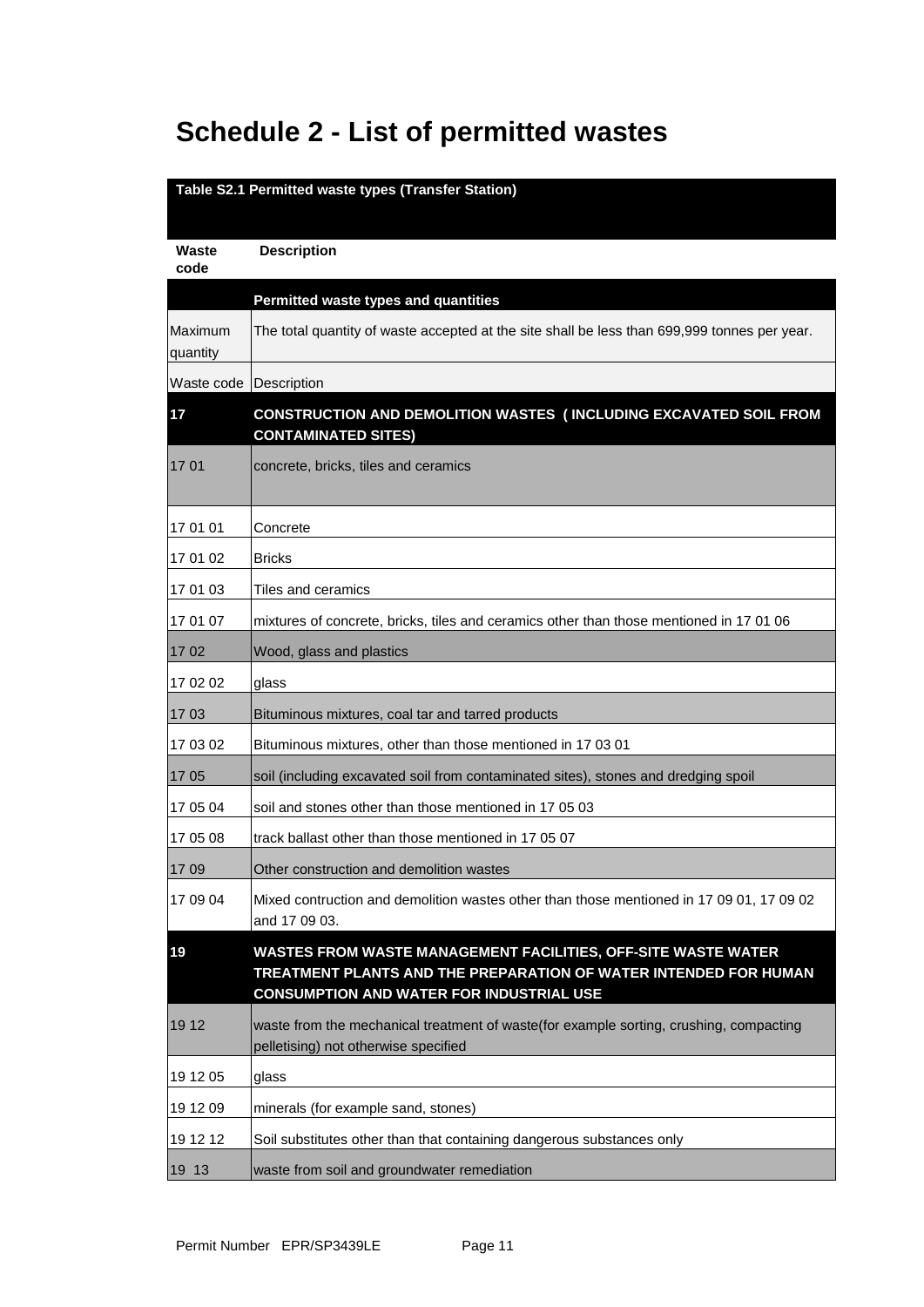### **Table S2.1 Permitted waste types (Transfer Station)**

| Waste<br>code | <b>Description</b>                                                                                                                                          |
|---------------|-------------------------------------------------------------------------------------------------------------------------------------------------------------|
| 19 13 02      | solid wastes from soil remediation other than those mentioned in 19 13 01                                                                                   |
| 20            | <b>MUNICIPAL WASTES (HOUSEHOLD WASTE AND SIMILAR COMMERCIAL,</b><br>INDUSTRIAL AND INSTITUTIONAL WASTES) INCLUDING SEPARATELY COLLECTED<br><b>FRACTIONS</b> |
| 20 02         | Garden and park waste (including cemetery waste)                                                                                                            |
| 20 02 02      | soil and stones                                                                                                                                             |

#### **Table S2.2 Permitted waste types (Landfill)**

| Waste<br>code          | <b>Description</b>                                                                                                                   |
|------------------------|--------------------------------------------------------------------------------------------------------------------------------------|
|                        | Permitted waste types and quantities                                                                                                 |
| Maximum<br>quantity    | The total quantity of waste accepted at the site shall be less 300,000 tonnes per year.                                              |
| Waste code Description |                                                                                                                                      |
| 10                     | <b>WASTES FROM THERMAL PROCESSES</b>                                                                                                 |
| 10 11                  | Wastes from manufacture of glass and glass products                                                                                  |
| 10 11 03               | Waste glass-based fibrous materials                                                                                                  |
| 15                     | Waste Packaging, Absorbants, Wiping Cloth, Filter Materials and Protective Clothing<br>not otherwise specified                       |
| 15 01                  | <b>Glass Packaging</b>                                                                                                               |
| 15 01 07               | <b>Glass Packaging</b>                                                                                                               |
| 17                     | CONSTRUCTION AND DEMOLITION WASTES (INCLUDING EXCAVATED SOIL FROM<br><b>CONTAMINATED SITES)</b>                                      |
| 1701                   | concrete, bricks, tiles and ceramics                                                                                                 |
| 17 01 01               | Concrete (selected C&D waste only[a])                                                                                                |
| 17 01 02               | Bricks (selected C&D waste only <sup>[a]</sup> )                                                                                     |
| 17 01 03               | Tiles and ceramics (selected C&D waste only <sup>[a]</sup> )                                                                         |
| 17 01 07               | mixtures of concrete, bricks, tiles and ceramics other than those mentioned in 17 01 06<br>(selected C&D waste only <sup>[a]</sup> ) |
| 1702                   | Wood, glass and plastics                                                                                                             |
| 17 02 02               | glass                                                                                                                                |
| 17 05                  | soil (including excavated soil from contaminated sites), stones and dredging spoil                                                   |
| 17 05 04               | soil and stones other than those mentioned in 17 05 03 (excluding topsoil, peat; excluding soil                                      |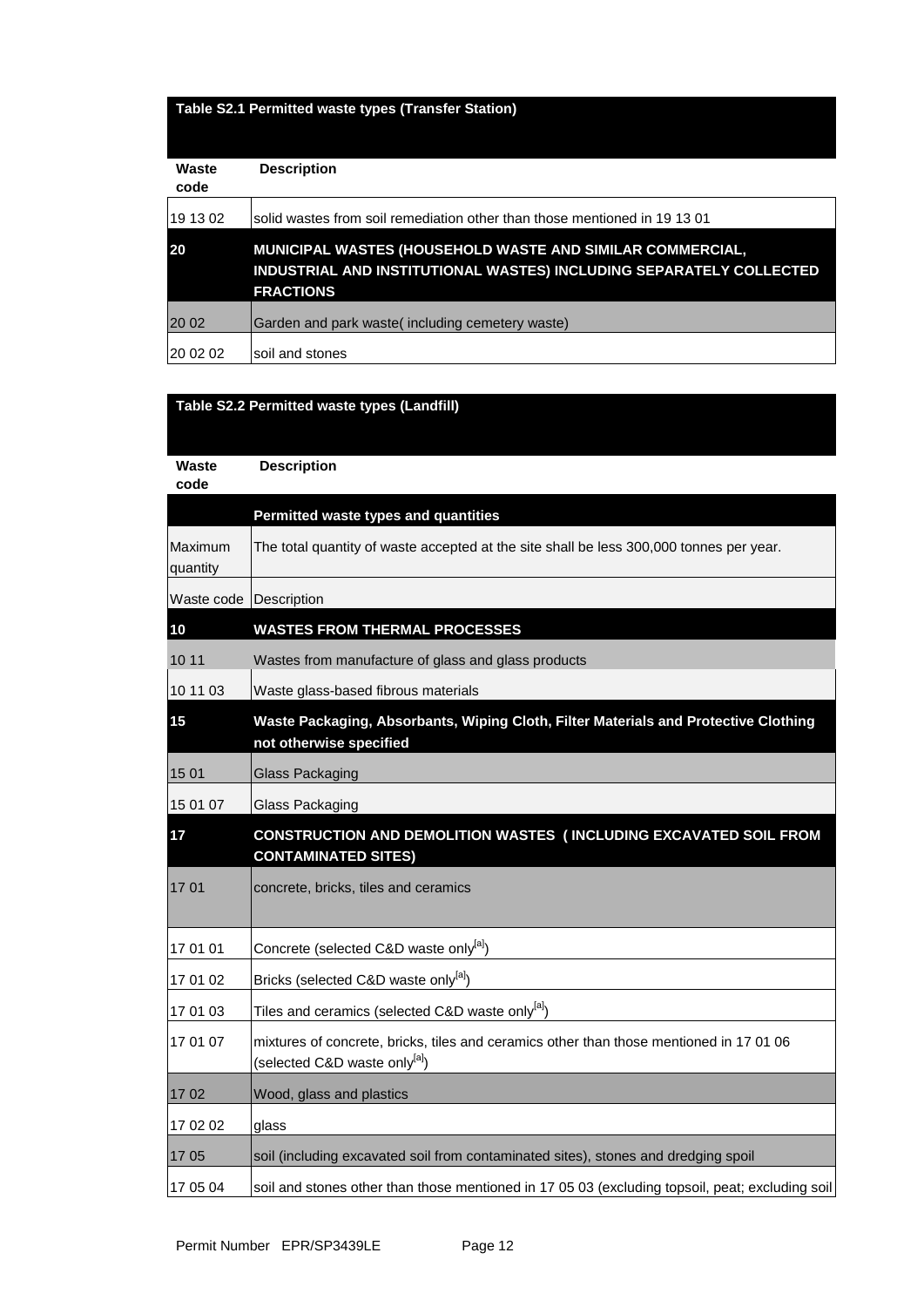|               | Table S2.2 Permitted waste types (Landfill)                                                                                                                                          |
|---------------|--------------------------------------------------------------------------------------------------------------------------------------------------------------------------------------|
| Waste<br>code | <b>Description</b>                                                                                                                                                                   |
|               | and stones from contaminated sites)                                                                                                                                                  |
| 19            | WASTES FROM WASTE MANAGEMENT FACILITIES, OFF-SITE WASTE WATER<br>TREATMENT PLANTS AND THE PREPARATION OF WATER INTENDED FOR HUMAN<br><b>CONSUMPTION AND WATER FOR INDUSTRIAL USE</b> |
| 19 12         | waste from the mechanical treatment of waste (for example sorting, crushing, compacting<br>pelletising) not otherwise specified                                                      |
| 19 12 05      | glass                                                                                                                                                                                |
| 20            | MUNICIPAL WASTES (HOUSEHOLD WASTE AND SIMILAR COMMERCIAL,<br>INDUSTRIAL AND INSTITUTIONAL WASTES) INCLUDING SEPARATELY COLLECTED<br><b>FRACTIONS</b>                                 |
| 20 01         | Separately collected fractions (except 15 01)                                                                                                                                        |
| 20 01 02      | Glass (separately collected glass only)                                                                                                                                              |
| 20 02         | Garden and park waste(including cemetery waste)                                                                                                                                      |
| 20 02 02      | soil and stones (only from garden and parks waste; excluding top soil, peat)                                                                                                         |

[a] Selected construction and demolition waste (C&D waste): with low contents of other types of materials (like metals, plastic, organics, wood, rubber, etc). The origin of the waste must be known.

No C&D waste from constructions polluted with inorganic or organic dangerous substances, e.g. because of production processes in the construction, soil pollution, storage and usage of pesticides or other dangerous substances, etc., unless it is made clear that the demolished construction was not significantly polluted.

No C&D waste from constructions treated, covered or painted with materials containing dangerous substances in significant amounts

Waste must be tested where there is suspicion of contamination or doubt that the waste meets the definition of inert waste or the limit values.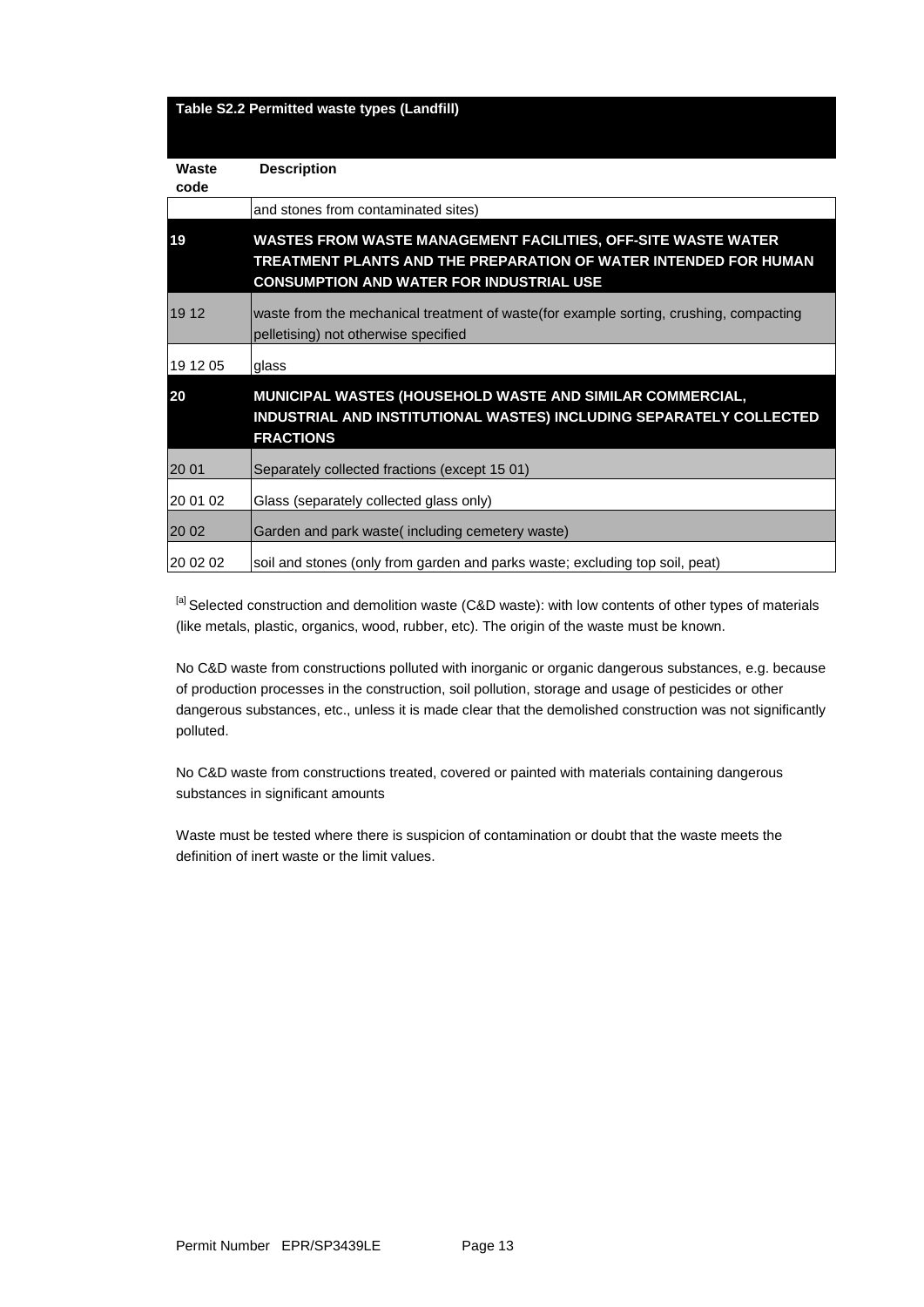# **Schedule 3 – Emissions and monitoring**

| Table S3.1 Trigger levels for emissions into groundwater and monitoring requirements |                  |                                      |                                |                                                                                               |
|--------------------------------------------------------------------------------------|------------------|--------------------------------------|--------------------------------|-----------------------------------------------------------------------------------------------|
| <b>Monitoring</b><br>point<br>reference                                              | <b>Parameter</b> | Limit<br><i>(including)</i><br>unit) | <b>Monitoring</b><br>frequency | <b>Monitoring</b><br>standard or<br>method                                                    |
| BH 17, BH37,<br>BH38, BH39                                                           | Nickel           | $0.2$ mg/l                           | Quarterly                      | In accordance<br>with Agency                                                                  |
| and BH40 as<br>on drawing                                                            | Fluoride         | $10 \text{ mg/l}$                    |                                | document<br>LFTGN 02                                                                          |
| number<br>M07.124(n)<br>01 dated<br>October 2012                                     | Phenol           | $0.3$ mg/l                           |                                | 'Guidance on<br>Monitoring of<br>Landfill<br>Leachate,<br>Groundwater<br>and<br>Surface water |

| Table S3.2 Groundwater monitoring requirements                                                                   |                                                                                                                                                                                       |                                |                                                                                                                                                       |
|------------------------------------------------------------------------------------------------------------------|---------------------------------------------------------------------------------------------------------------------------------------------------------------------------------------|--------------------------------|-------------------------------------------------------------------------------------------------------------------------------------------------------|
| <b>Emission</b><br>point ref. &<br><b>location</b>                                                               | <b>Parameter</b>                                                                                                                                                                      | <b>Monitoring</b><br>frequency | <b>Monitoring</b><br>standard or<br>method                                                                                                            |
| BH17, BH20, BH25,<br>BH37, BH38, BH39<br>and BH40 as on<br>drawing number<br>M07.124(n) 01 dated<br>October 2012 | pH, electrical<br>conductivity,<br>temperature,<br>dissolved<br>oxygen,<br>ammoniacal<br>nitrogen,<br>chloride,<br>sulphate and<br>total organic<br>carbon,<br>ground water<br>level. | Monthly                        | In accordance<br>with Agency<br>document<br>LFTGN 02<br>'Guidance on<br>Monitoring of<br>Landfill<br>Leachate,<br>Groundwater<br>and<br>Surface water |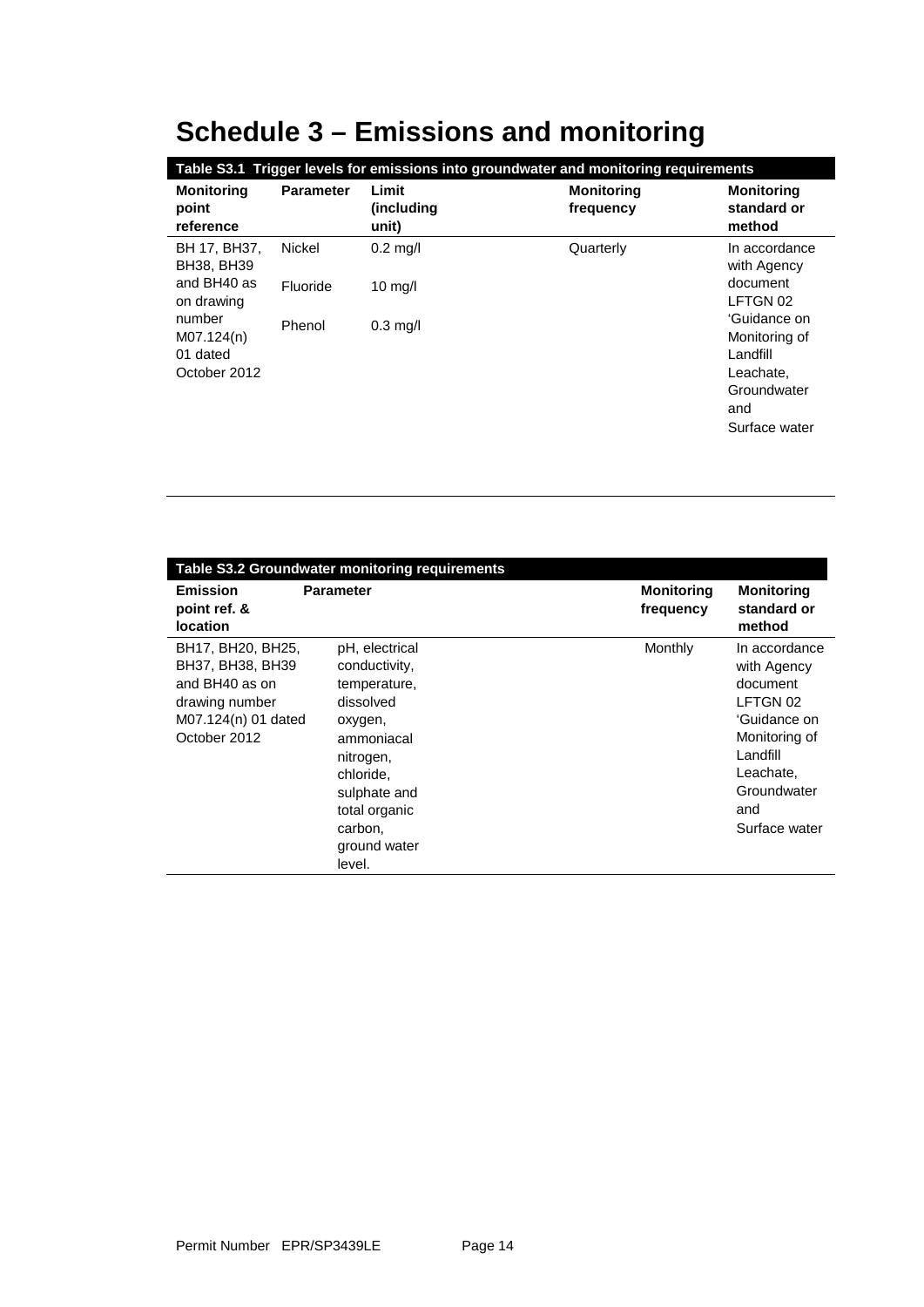| BH17, BH20, BH25,<br>BH37, BH38, BH39<br>and BH40 as on<br>drawing number<br>M07.124(n) 01 dated<br>October 2012 | As monthly<br>plus fluoride,<br>alkalinity,<br>total oxidized<br>nitrogen,<br>phenols,<br>sodium,<br>potassium,<br>calcium, | Quarterly | In accordance<br>with Agency<br>document<br>LFTGN 02<br>'Guidance on<br>Monitoring of<br>Landfill<br>Leachate,<br>Groundwater |
|------------------------------------------------------------------------------------------------------------------|-----------------------------------------------------------------------------------------------------------------------------|-----------|-------------------------------------------------------------------------------------------------------------------------------|
|                                                                                                                  |                                                                                                                             |           |                                                                                                                               |
|                                                                                                                  |                                                                                                                             |           |                                                                                                                               |
|                                                                                                                  |                                                                                                                             |           |                                                                                                                               |
|                                                                                                                  |                                                                                                                             |           |                                                                                                                               |
|                                                                                                                  |                                                                                                                             |           |                                                                                                                               |
|                                                                                                                  |                                                                                                                             |           |                                                                                                                               |
|                                                                                                                  |                                                                                                                             |           |                                                                                                                               |
|                                                                                                                  | magnesium,                                                                                                                  |           | and                                                                                                                           |
|                                                                                                                  | iron,                                                                                                                       |           | Surface water                                                                                                                 |
|                                                                                                                  | manganese,                                                                                                                  |           |                                                                                                                               |
|                                                                                                                  | cadmium,                                                                                                                    |           |                                                                                                                               |
|                                                                                                                  | chromium,                                                                                                                   |           |                                                                                                                               |
|                                                                                                                  | copper,                                                                                                                     |           |                                                                                                                               |
|                                                                                                                  | nickel,                                                                                                                     |           |                                                                                                                               |
|                                                                                                                  | lead, zinc,                                                                                                                 |           |                                                                                                                               |
|                                                                                                                  | arsenic and                                                                                                                 |           |                                                                                                                               |
|                                                                                                                  | antimony                                                                                                                    |           |                                                                                                                               |

| Table S3.3 Landfill gas monitoring requirements                                                                                                                 |                           |                               |                                |                                                                                                                                                  |
|-----------------------------------------------------------------------------------------------------------------------------------------------------------------|---------------------------|-------------------------------|--------------------------------|--------------------------------------------------------------------------------------------------------------------------------------------------|
| <b>Monitoring point Ref.</b><br>/description                                                                                                                    | <b>Parameter</b>          | Limit<br>(including<br>units) | <b>Monitoring</b><br>frequency | <b>Monitoring standard</b><br>or method                                                                                                          |
| Landfill gas monitoring<br>boreholes BH20, BH21,<br>BH22, BH23, BH24,<br>BH37, BH38, BH39 and<br>BH40 on drawing<br>number M07.124(n) 01<br>dated October 2012. | Methane<br>Carbon Dioxide | $1.1 %$ W/v                   | Monthly<br>Monthly             | In accordance with<br>Agency guidance<br>LFTGN03 'Guidance<br>on the Management of<br>Landfill Gas' or as<br>otherwise agreed with<br>the Agency |

| Table S3.4 Surface water - other monitoring requirements                               |                                                                         |                                |                                                                         |  |
|----------------------------------------------------------------------------------------|-------------------------------------------------------------------------|--------------------------------|-------------------------------------------------------------------------|--|
| <b>Emission point reference</b><br>or source or description<br>of point of measurement | <b>Parameter</b>                                                        | <b>Monitoring</b><br>frequency | <b>Monitoring</b><br>standard or<br>method                              |  |
| St Clares sewer<br>upstream/downsream of<br>the site                                   | Temperature, DO,<br>pH, EC, TSS, NH4-<br>N, BOD, CI<br>sulphate, nickel | Quarterly                      | In accordance with<br>Agency document<br>LFTGN 02<br>'Guidance on       |  |
| Gobions sewer<br>upstream/downstream of<br>the site                                    | fluoride                                                                |                                | Monitoring of<br>Landfill Leachate,<br>Groundwater and                  |  |
| Void discharge                                                                         |                                                                         |                                | Surface water                                                           |  |
| St Clares sewer<br>upstream/downsream of<br>the site                                   | As quarterly plus<br>phenols                                            | Annually                       | In accordance with<br>Agency document<br>LFTGN 02<br>'Guidance on       |  |
| Gobions sewer<br>upstream/downstream of<br>the site                                    |                                                                         |                                | Monitoring of<br>Landfill Leachate,<br>Groundwater and<br>Surface water |  |
| Void discharge                                                                         |                                                                         |                                |                                                                         |  |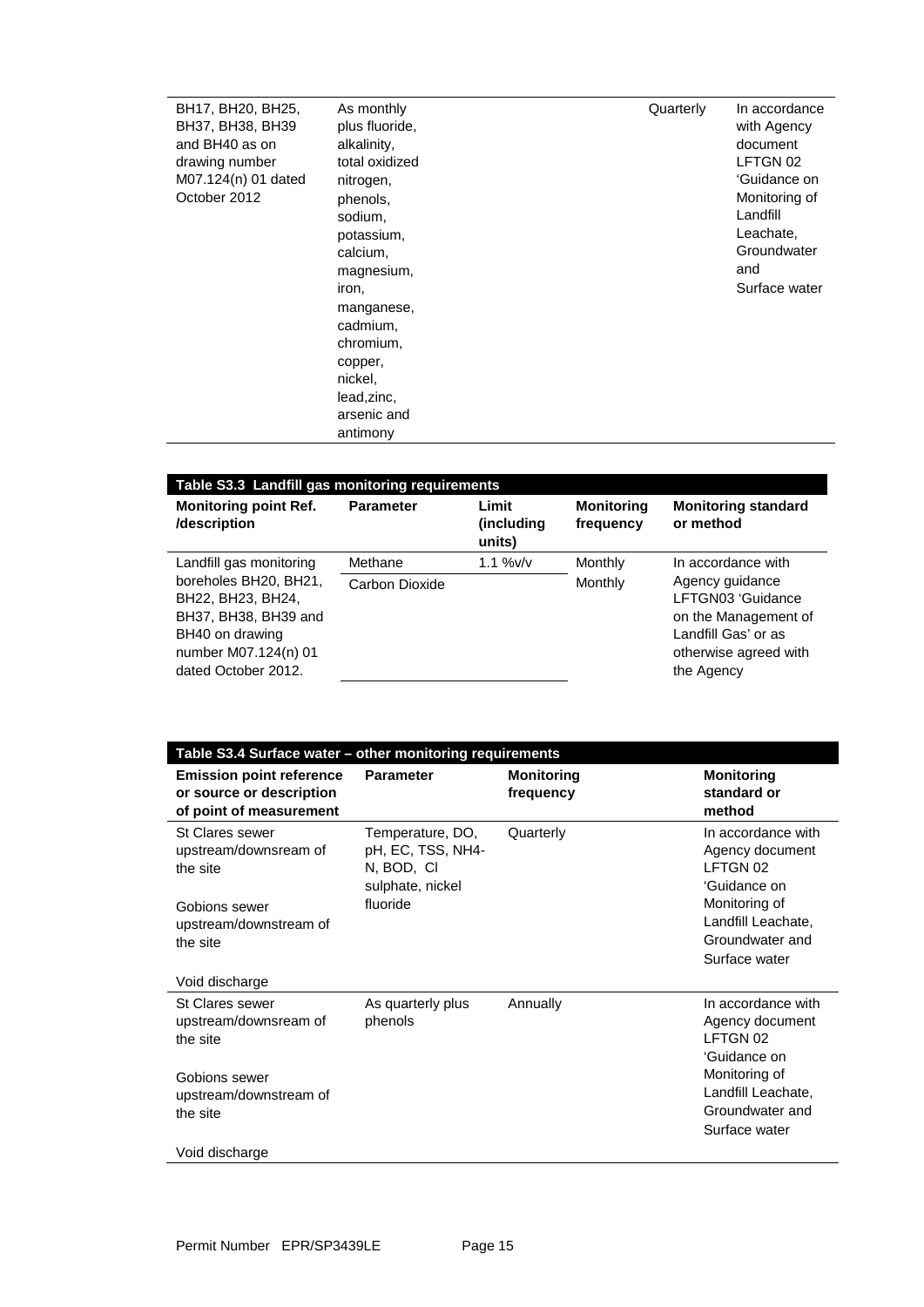| Table S3.5 Trigger levels for emissions into surfacewater and monitoring requirements      |                                                                            |                                                                            |                                   |                                |                                                                                                                                                                        |
|--------------------------------------------------------------------------------------------|----------------------------------------------------------------------------|----------------------------------------------------------------------------|-----------------------------------|--------------------------------|------------------------------------------------------------------------------------------------------------------------------------------------------------------------|
| <b>Monitoring point</b><br>reference                                                       | <b>Parameter</b>                                                           | Limit<br>(including)<br>unit)                                              | <b>Reference</b><br><b>Period</b> | <b>Monitoring</b><br>frequency | <b>Monitoring</b><br>standard or<br>method                                                                                                                             |
| St Clares sewer<br>downstream of the<br>site<br>Gobions sewer<br>downstream of the<br>site | <b>Nickel</b><br>Fluoride<br>Phenol<br><b>Nickel</b><br>Fluoride<br>Phenol | $0.2$ mg/l<br>15 mg/l<br>$0.3$ mg/l<br>$0.2$ mg/l<br>15 mg/l<br>$0.3$ mg/l | Spot Sample                       | Quarterly                      | In<br>accordance<br>with Agency<br>document<br>LFTGN 02<br>'Guidance<br><b>on</b><br>Monitoring<br>of Landfill<br>Leachate,<br>Groundwate<br>r and<br>Surface<br>water |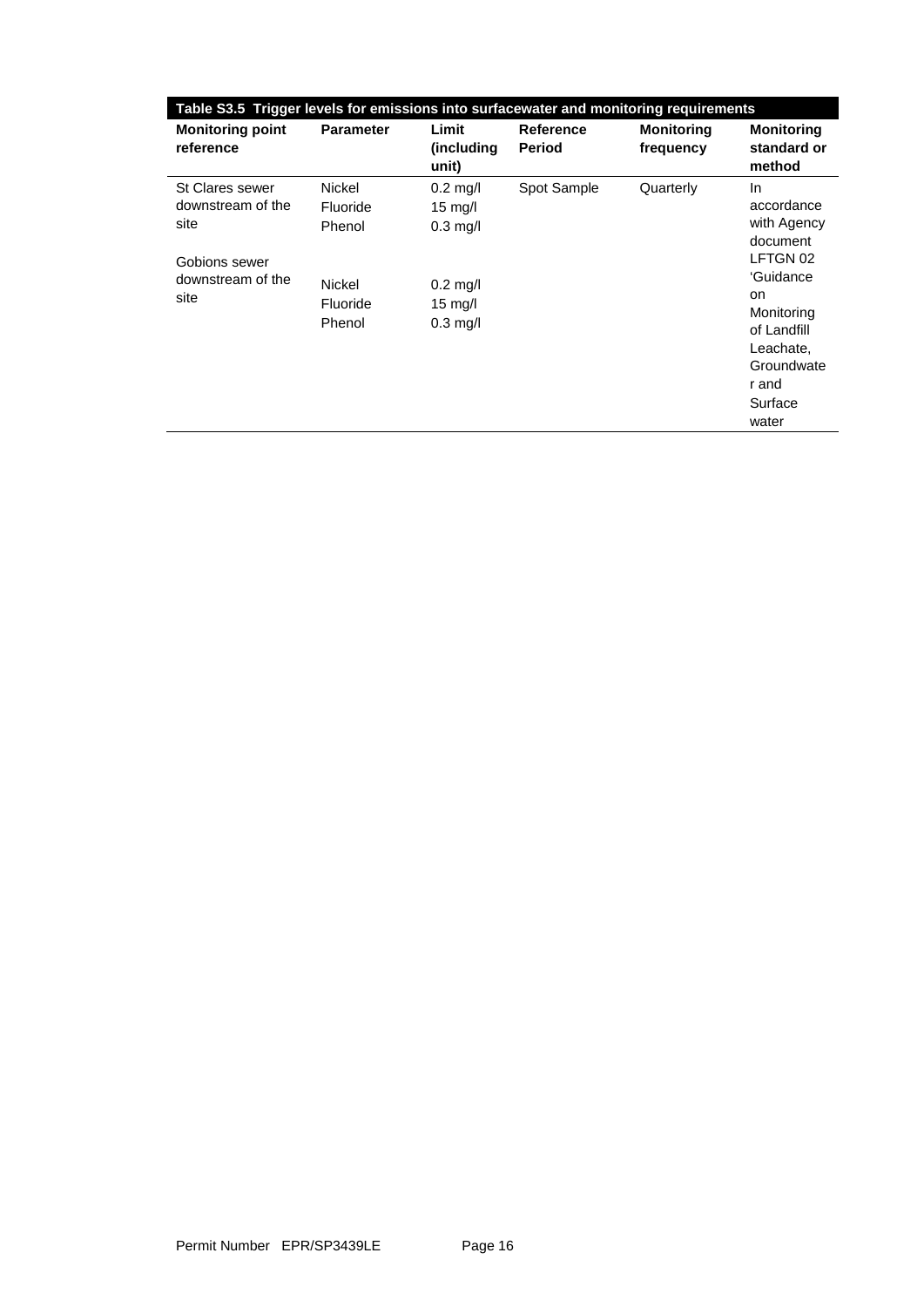# **Schedule 4 - Reporting**

Parameters, for which reports shall be made, in accordance with conditions of this permit, are listed below.

| Table S4.1 Reporting of monitoring data                                 |                                                                                                             |                            |                                             |  |
|-------------------------------------------------------------------------|-------------------------------------------------------------------------------------------------------------|----------------------------|---------------------------------------------|--|
| <b>Parameter</b>                                                        | <b>Emission or</b><br>monitoring<br>point/reference                                                         | <b>Reporting</b><br>period | <b>Period begins</b>                        |  |
| Groundwater<br>Parameters as required by<br>condition 3.4.1             | BH17, BH20, BH25,<br>BH37, BH38, BH39 and<br><b>BH40</b>                                                    | Quarterly                  | 1 January, 1<br>April, 1 July, 1<br>October |  |
| Landfill gas monitoring<br>Parameters as required by<br>condition 3.4.1 | BH20, BH21, BH22,<br>BH23, BH24, BH37,<br>BH38, BH39 and BH40                                               | Quarterly                  | 1 January, 1<br>April, 1 July, 1<br>October |  |
| Surface water<br>Parameters as required by<br>condition 3.4.1           | St Clares sewer<br>upstream/downsream of<br>the site<br>Gobions sewer<br>upstream/downstream of<br>the site | Quarterly<br>Annually      | 1 January, 1<br>April, 1 July, 1<br>October |  |

| <b>Table S4.2 Reporting forms</b>                       |                                                                                                               |              |  |  |
|---------------------------------------------------------|---------------------------------------------------------------------------------------------------------------|--------------|--|--|
| Media/parameter                                         | <b>Reporting Format</b>                                                                                       | Date of Form |  |  |
| Controlled water                                        | Form water 1 or other reporting format to be.<br>agreed in writing with the Environment<br>Agency             | DD/MM/YY     |  |  |
| Groundwater                                             | Form groundwater 1 or other reporting<br>format to be agreed in writing with the<br><b>Environment Agency</b> | DD/MM/YY     |  |  |
| Landfill gas                                            | Form Gas 1 or other reporting format to be<br>agreed in writing with the Environment<br>Agency                | DD/MM/YY     |  |  |
| Waste Return                                            | Waste Return Form RATS2E                                                                                      | DD/MM/YY     |  |  |
| Landfill topographical<br>surveys and<br>interpretation | Reporting format to be agreed in writing with<br>the Environment Agency                                       | DD/MM/YY     |  |  |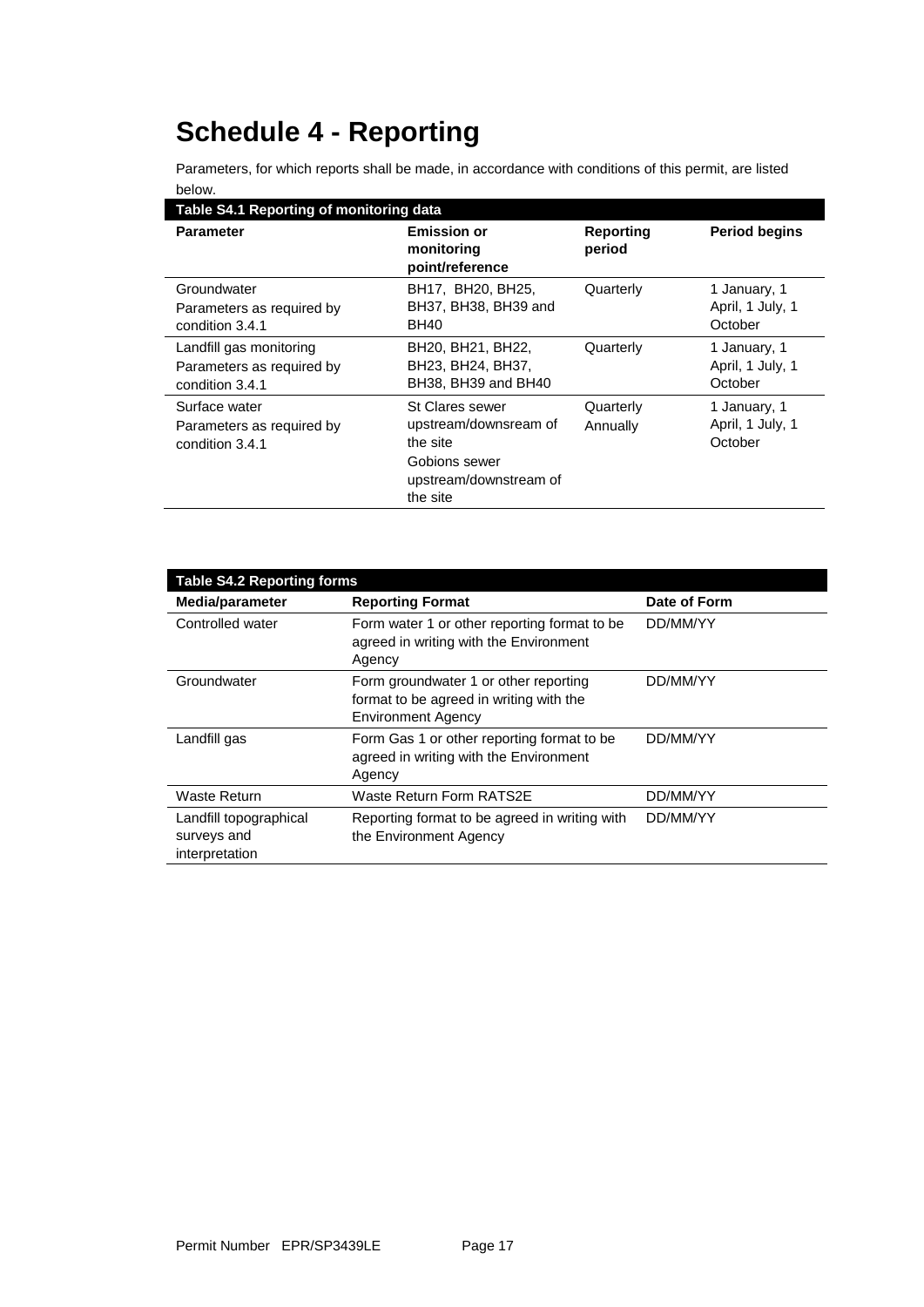# **Schedule 5 - Notification**

This page outlines the information that the operator must provide.

Units of measurement used in information supplied under Part A and B requirements shall be appropriate to the circumstances of the emission. Where appropriate, a comparison should be made of actual emissions and authorised emission limits.

If any information is considered commercially confidential, it should be separated from non-confidential information, supplied on a separate sheet and accompanied by an application for commercial confidentiality under the provisions of the EP Regulations.

Part A

| Permit Number                  | <b>EPR/SP3439LE/V005</b>                                   |
|--------------------------------|------------------------------------------------------------|
| Name of operator               | <b>S Walsh and Son Limited</b>                             |
| Location of Facility           | East Tilbury Quarry, Princess Margaret Road, East Tilbury, |
|                                | Essex, RM18 8PH.                                           |
|                                |                                                            |
| Time and date of the detection |                                                            |

**(a) Notification requirements for any malfunction, breakdown or failure of equipment or techniques, accident, or emission of a substance not controlled by an emission limit which has caused, is causing or may cause significant pollution**

| To be notified within 24 hours of detection |  |  |
|---------------------------------------------|--|--|
| Date and Time of the event                  |  |  |
| Reference or description of the             |  |  |
| location of the event                       |  |  |
| Description of where any release            |  |  |
| into the environment took place             |  |  |
| Substances(s) potentially                   |  |  |
| released                                    |  |  |
| Best estimate of the quantity or            |  |  |
| rate of release of substances               |  |  |
| Measures taken, or intended to              |  |  |
| be taken, to stop any emission              |  |  |
| Description of the failure or               |  |  |
| accident.                                   |  |  |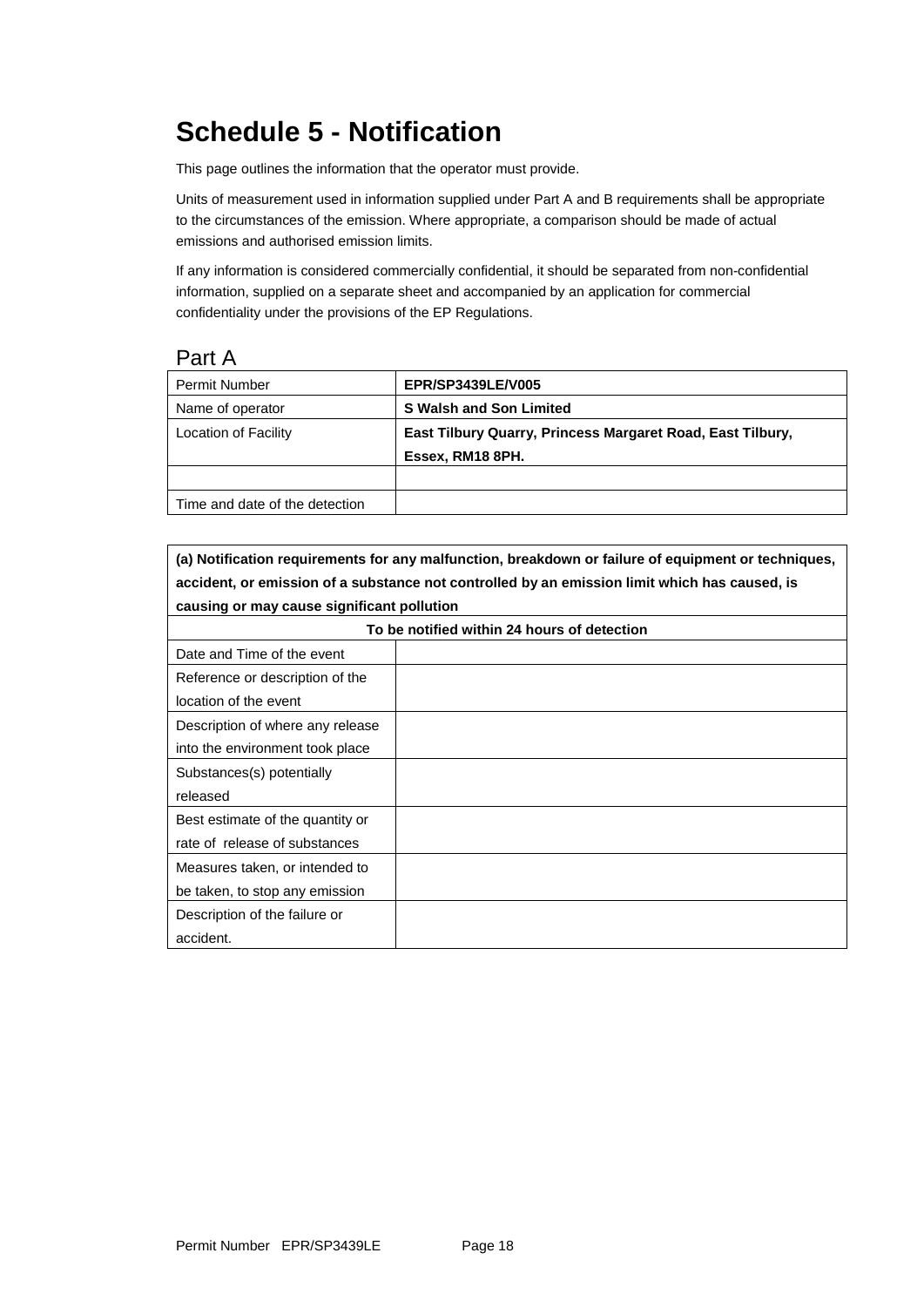| (b) Notification requirements for the breach of a limit                      |  |  |  |
|------------------------------------------------------------------------------|--|--|--|
| To be notified within 24 hours of detection unless otherwise specified below |  |  |  |
| Emission point reference/source                                              |  |  |  |
| Parameter(s)                                                                 |  |  |  |
| Limit                                                                        |  |  |  |
| Measured value and uncertainty                                               |  |  |  |
| Date and time of monitoring                                                  |  |  |  |
| Measures taken, or intended to                                               |  |  |  |
| be taken, to stop the emission                                               |  |  |  |

| Time periods for notification following detection of a breach of a limit |                            |  |
|--------------------------------------------------------------------------|----------------------------|--|
| Parameter                                                                | <b>Notification period</b> |  |
|                                                                          |                            |  |
|                                                                          |                            |  |

| (c) Notification requirements for the detection of any significant adverse environmental effect |  |  |
|-------------------------------------------------------------------------------------------------|--|--|
| To be notified within 24 hours of detection                                                     |  |  |
| Description of where the effect on                                                              |  |  |
| the environment was detected                                                                    |  |  |
| Substances(s) detected                                                                          |  |  |
| Concentrations of substances                                                                    |  |  |
| detected                                                                                        |  |  |
| Date of monitoring/sampling                                                                     |  |  |

## Part B to be supplied as soon as practicable

| Any more accurate information on the matters for     |  |
|------------------------------------------------------|--|
| notification under Part A.                           |  |
| Measures taken, or intended to be taken, to          |  |
| prevent a recurrence of the incident                 |  |
| Measures taken, or intended to be taken, to rectify, |  |
| limit or prevent any pollution of the environment    |  |
| which has been or may be caused by the emission      |  |
| The dates of any unauthorised emissions from the     |  |
| facility in the preceding 24 months.                 |  |

| Name*            |  |
|------------------|--|
| <b>Post</b>      |  |
| <b>Signature</b> |  |
| <b>Date</b>      |  |

\* authorised to sign on behalf of the operator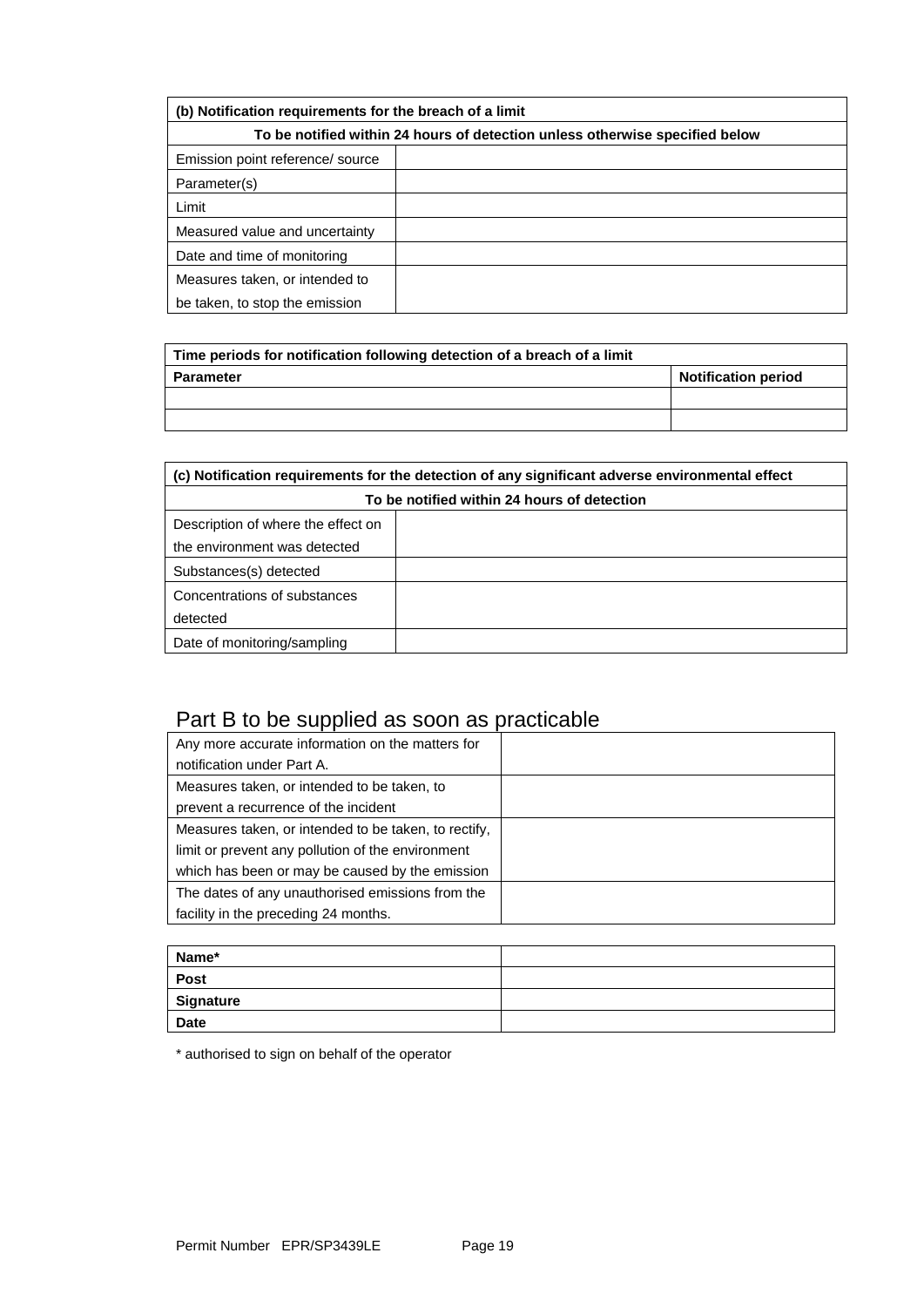## **Schedule 6 - Interpretation**

*"annually"* means once every year.

*"authorised officer"* means any person authorised by the Environment Agency under section 108(1) of The Environment Act 1995 to exercise, in accordance with the terms of any such authorisation, any power specified in section 108(4) of that Act*.*

*"Construction Proposals"*;

- for new cells, means written information at a level of detail appropriate to the complexity and pollution risk, on stability assessment (where relevant) and the construction quality assurance (CQA) programme in relation to the new cell.
- for landfill infrastructure, means the design, specifications of materials selected, stability assessment (where relevant) and the construction quality assurance (CQA) programme in relation to the landfill infrastructure.

*"CQA Validation Report"* means the final "as built" construction and engineering details of the new cell or of the Landfill Infrastructure. It must provide a comprehensive record of the construction and must include, where relevant:

- The results of all testing required by the CQA programme this must include the records of any failed tests with a written explanation, details of the remedial action taken, referenced to the appropriate secondary testing;
- Plans showing the location of all tests;
- "As-built" plans and sections of the works;
- Copies of the site engineer's daily records;
- Records of any problems or non-compliance and the solution applied;
- Any other site specific information considered relevant to proving the integrity of the new cell or Landfill Infrastructure;
- Validation by a qualified person that all of the construction has been carried out in accordance with the construction proposals.

*"Landfill Infrastructure"* means any specified element of the:

- surface water drainage systems;
- groundwater monitoring boreholes;
- landfill gas monitoring boreholes;

within the Site.

*"Liquids"* means any liquid other than leachate within the landfill.

*"New Cell"* means any new cell, part of a cell or other similar new area of the Site where waste deposit is to commence after issue of this permit and can comprise:

- groundwater under-drainage system;
- sub-grade;
- artificially established geological barriers;
- cell or area surface water drainage system;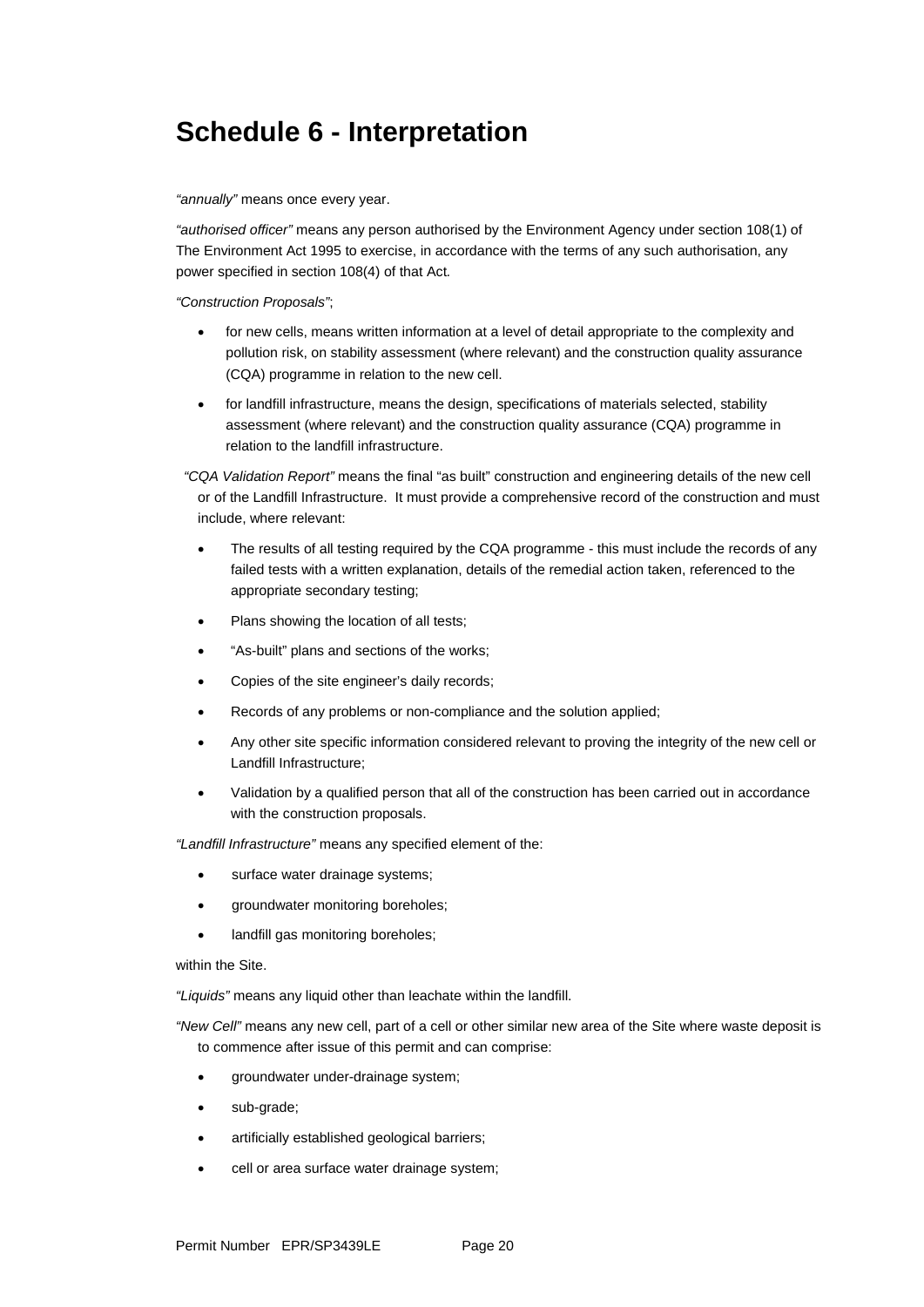• side wall subgrade and containment systems;

for the new cell.

"*No impact*" means that the change made to the construction process will not alter the agreed design criteria, specification or performance in a way that has a negative effect.

*"quarter"* means a calendar year quarter commencing on 1 January, 1 April, 1 July or 1 October.

*"Waste code"* means the six digit code referable to a type of waste in accordance with the List of Wastes (England)Regulations 2005, or List of Wastes (Wales) Regulations 2005, as appropriate, and in relation to hazardous waste, includes the asterisk.

*"Waste Framework Directive" or "WFD"* means Waste Framework Directive 2008/98/EC of the European Parliament and of the Council on waste.

Where a minimum limit is set for any emission parameter, for example pH, reference to exceeding the limit shall mean that the parameter shall not be less then the limit.